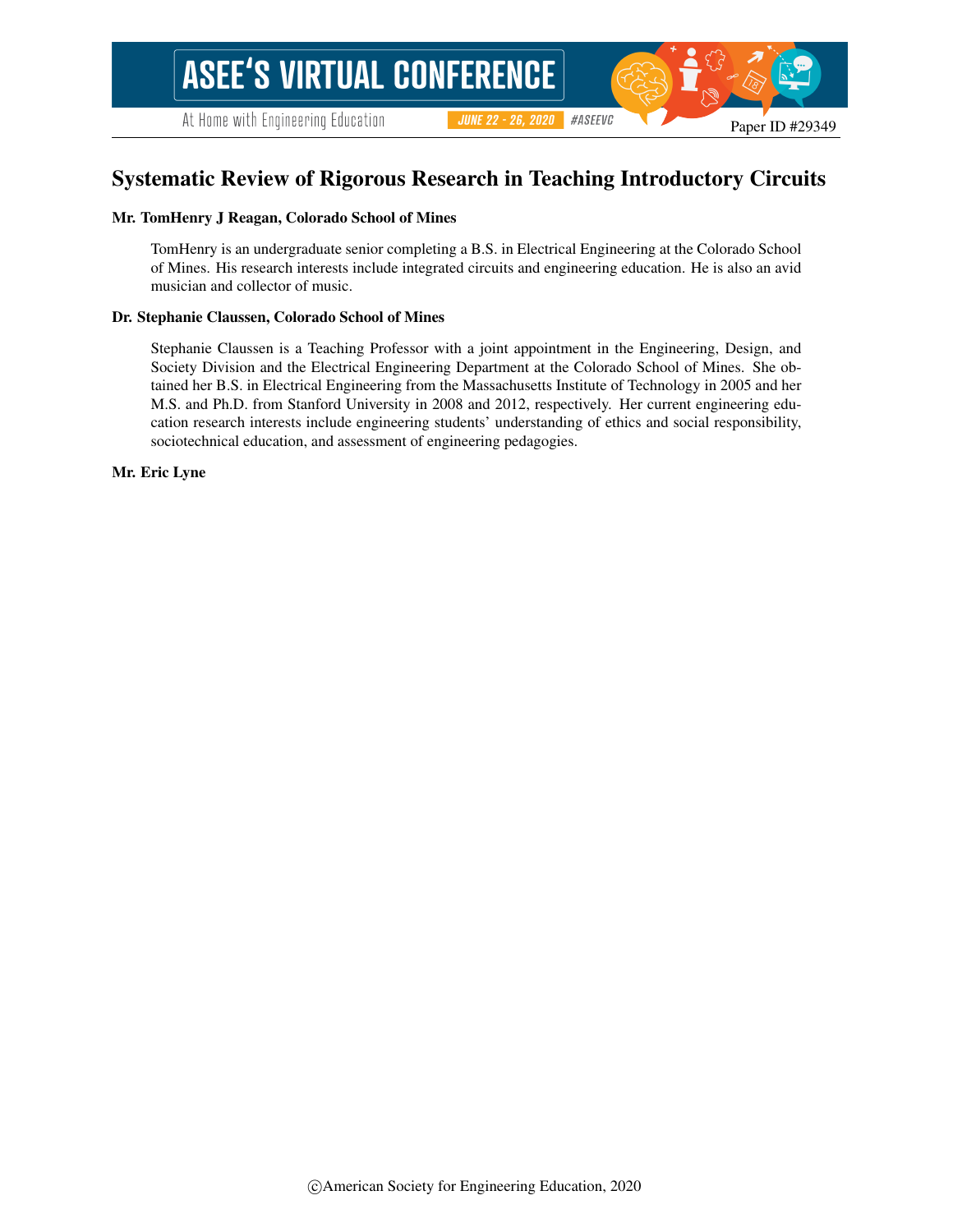## **Systematic Review of Rigorous Research in Teaching Introductory Circuits**

## **Abstract**

Systematic review is a meta-analytical framework for quantitatively searching, sorting, and synthesizing scholarly research on a particular topic. Systematic review techniques have recently gained traction in the field of engineering education. A systematic review performed over a specific area of practice can consolidate results from many studies into a synthesis of best practices.

This paper presents the best practices for teaching introductory circuits which were identified through a systematic review of prior research. Relevant publications were identified and appraised with a set of coding criteria generated by the researchers. The coding results were examined and used to write a mixed-methods synthesis of consensus, disagreement, quality, and limitations amongst studies identified by the systematic literature review. The results of the review may inform educational techniques employed in post-secondary introductory circuits courses.

## **Introduction**

The purpose of this study is to identify and describe the best practices in teaching introductory electrical circuits. In recognition of the large body of existing literature on electrical circuits pedagogy, this study was conducted as a systematic literature review (SLR). Rather than devise an experimental research design, this study seeks to identify best practices in electrical circuits pedagogy by systematically collecting, reviewing, and synthesizing results from past educational studies on this topic.

The SLR presented in this paper aims to answer the research question, "What are the best practices in teaching introductory electrical circuits?". In this context, 'introductory electrical circuits' is taken to mean *any undergraduate engineering course which covers linear circuits (and possibly other content), and is taught in-person*. This definition intentionally excludes online, high school, graduate, and advanced courses in electrical circuits. Since the meaning of 'introductory' may vary between instructors and institutions, linear circuits were chosen as the course subject which best captures the researchers' intention. The definition is left sufficiently open-ended to allow for courses which include additional topics beyond linear circuits — which may include digital circuits, signal processing, or three-phase power systems, depending on the course.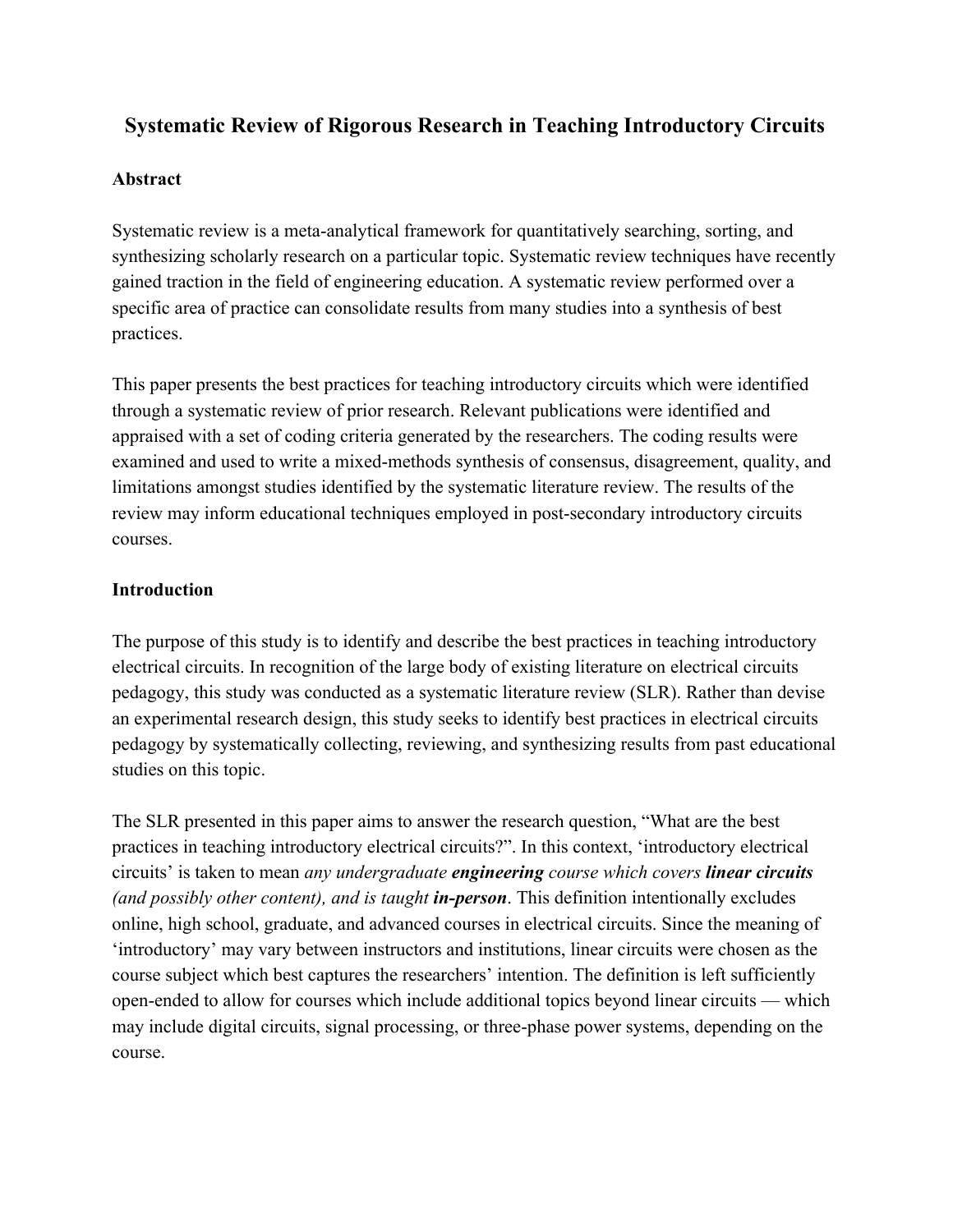Systematic literature review is an emerging methodology in engineering education which aims to identify trends, consensus, and discrepancy amongst high quality studies in the field [1], [2], [3], [4]. SLRs differ from typical 'narrative' literature review (borrowing Borrego's terminology) in that it employs "transparent, methodical, and reproducible procedures" [1]. SLR is an appropriate technique for addressing our research question because it provides a systematic method for selecting and synthesizing the results of high quality studies from a large database. Furthermore, the field of research in pedagogical techniques for teaching introductory circuits is mature enough to warrant such a review, an important criteria for carrying out a successful SLR [1].

Writing about SLRs presents semantic challenges which necessitate clarity and consistency in the use of certain terms. Following the lead of Borrego, Foster, and Froyd, in this study, *researchers* and *reviewers* refer to the authors of this paper, *authors* refers to the authors of papers included in the SLR, and *studies* refers to the literature under review [2]. Furthermore, the *review database* refers to the database of studies collected by the researchers — not to be confused with a particular online database or the literature in general.

## **Background**

Over the last decade, SLRs have been increasingly used in engineering education research. They have been used to study topics as diverse as the effectiveness of engineering student teams [5], student resistance to active learning [3], and the use of systematic literature reviews in engineering education research [1]. Like all established research methods, the best practices for completing systematic literature reviews have been extensively discussed elsewhere [2].

SLR is a research method with a variety of applications. An SLR can be used to broaden or strengthen the conclusions within a field of research by combining the findings from multiple studies. An SLR can also be used to inform researchers about the current state of a field and identify opportunities for future research [1].

Research into effective methods for teaching introductory electrical circuits has been taking place for over fifty years. It is difficult for engineering faculty to stay abreast of the high volume of research in the field, making introductory circuits education ripe for systematic literature review [1]. Researchers have previously used SLR to investigate students' perceptions of teaching activities in electric circuits courses [4].

More recently, another work sought to use SLR to establish which "evidence-based instructional approaches" have been used in circuits instruction [6]. This paper was narrow in the scope of its SLR, as the researchers used "evidence-based instructional practices", or EBIPs, as a keyword in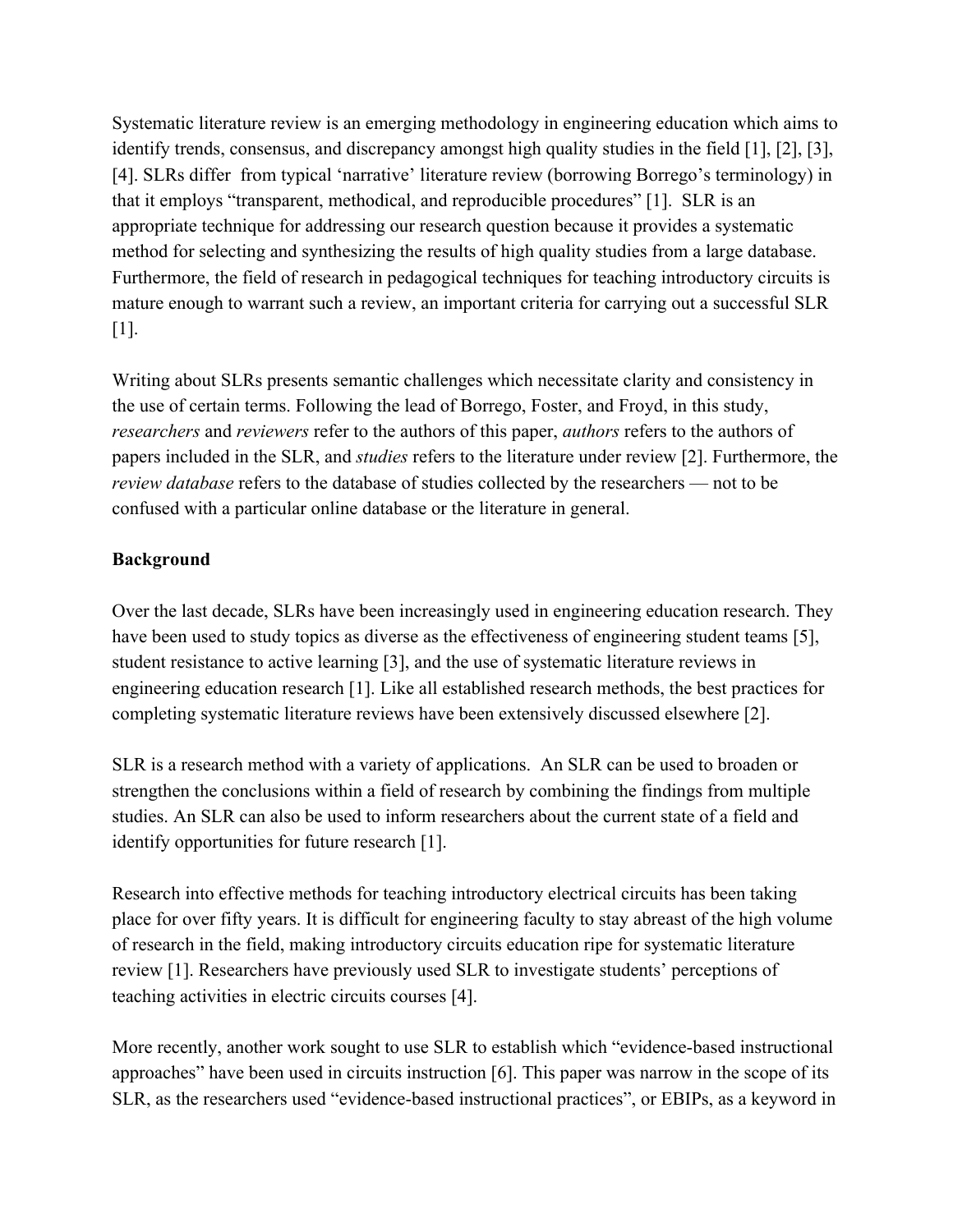their initial search of the literature (resulting in an initial paper pool of only 24 papers). The over-specificity of the search criteria used in [6] limits the scope of the SLR and provides an incomplete picture of research in introductory circuits education. Our paper strives to address this omission by reviewing all full, peer-reviewed research papers investigating the in-person instruction of electrical circuits at the undergraduate, introductory level.

## **Methods**

The SLR methods used in this study are largely adapted from [1], [2], [3]. In this section, we describe these methods. A description of the papers identified by our methods is in the "Results" section below.

## *Search*

In the search phase, online scholarly databases were queried to find as many relevant studies as possible. The researchers worked with a research librarian to formulate a set of keywords and search phrases that would fetch recent journal articles and conference publications on instructional techniques in introductory circuits courses. The librarian also aided the researchers in selecting high-quality databases to be included in the search. Table 1 shows the databases and search phrases used to conduct the search.

| <b>Database</b>                    | <b>Search Phrase</b>                                                                                                                                                                                                                                                                                                                                                                                                         |
|------------------------------------|------------------------------------------------------------------------------------------------------------------------------------------------------------------------------------------------------------------------------------------------------------------------------------------------------------------------------------------------------------------------------------------------------------------------------|
| <b>ERIC</b>                        | (engineer OR engineering) AND (education OR educate OR educating OR<br>pedagogy OR pedagogical OR teach OR teaching OR teacher OR learn OR<br>learning OR learned) AND (circuits OR electronics) OR "best practices" OR<br>introductory                                                                                                                                                                                      |
| <b>IEEE</b> Xplore                 | engineer* AND (educat* OR pedagog* OR teach* OR learn*) AND (circuits<br>OR electronics) AND introductory                                                                                                                                                                                                                                                                                                                    |
| <b>ASEE Peer</b>                   | (engineer OR engineering) AND (education OR educate OR educating OR<br>pedagogy OR pedagogical OR teach OR teaching OR teacher OR learn OR<br>learning OR learned) AND (circuits OR electronics)                                                                                                                                                                                                                             |
| Elsevier<br>Engineering<br>Village | (((((engineer*) AND (educat* OR pedagog* OR teach* OR learn*) AND<br>(circuits OR electronics)) WN ALL)) AND $(((\{ca\} \text{ OR } \{ja\})$ WN DT) AND<br>((2019 OR 2018 OR 2017 OR 2016 OR 2015 OR 2014 OR 2013 OR 2012 OR<br>2011 OR 2010 OR 2009 OR 2008 OR 2007 OR 2006 OR 2005 OR 2004 OR<br>2003 OR 2002 OR 2001 OR 2000 OR 1999 OR 1998 OR 1997 OR 1996 OR<br>1995 OR 1994 OR 1993 OR 1992 OR 1991 OR 1990) WN YR))) |

|  |  |  |  |  | Table 1 — Search phrases used to query each database in the preliminary search for studies. |
|--|--|--|--|--|---------------------------------------------------------------------------------------------|
|--|--|--|--|--|---------------------------------------------------------------------------------------------|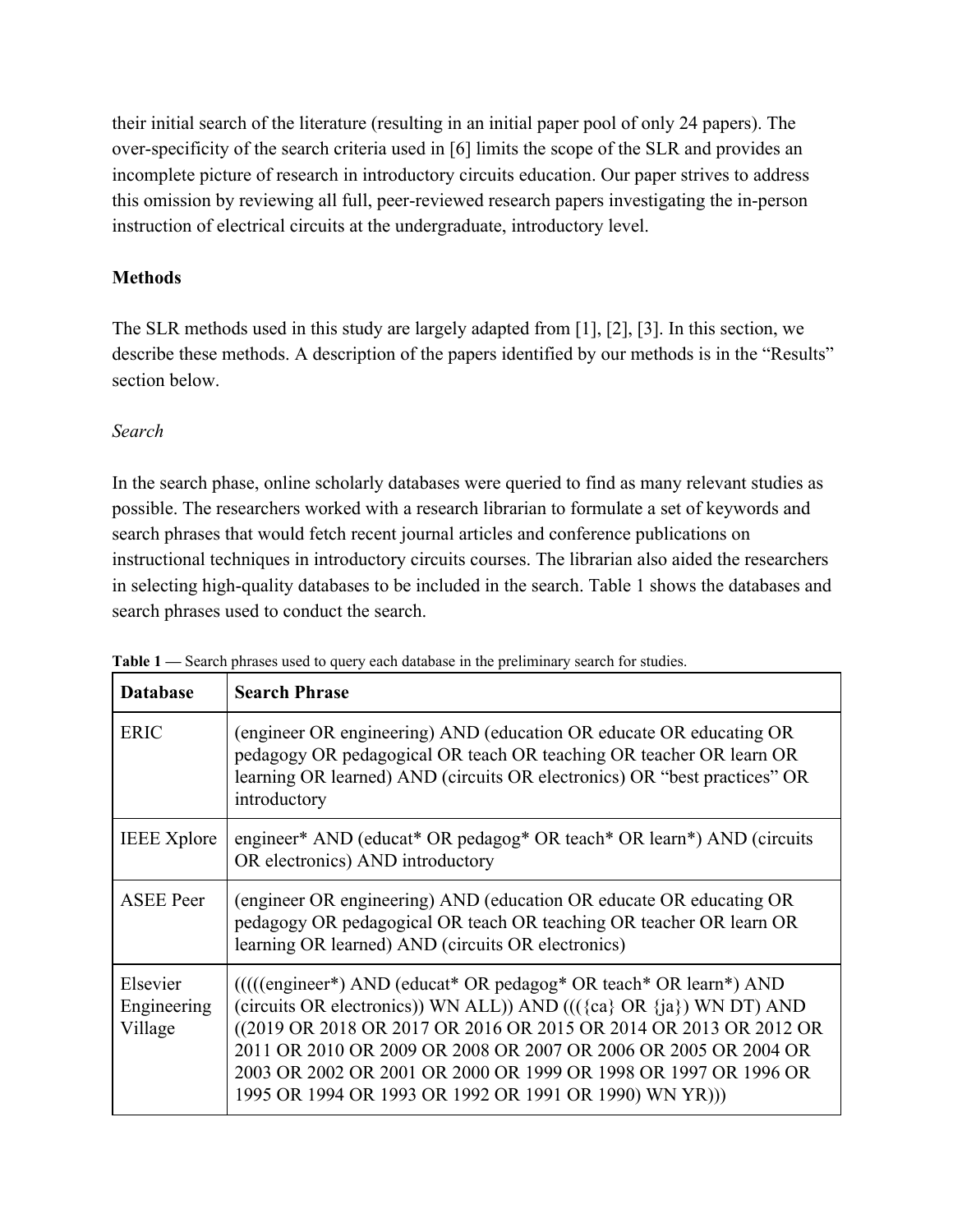In keeping with the SLR methodology, the search phrases were constructed to fetch as many relevant studies as possible from each database. To increase breadth, search phrases included multiple variations of important keywords, or used wildcard characters to the same effect. The search was limited to recent papers (since 1990). This filter was applied via the graphical interface in three of the four databases, which explains its appearance in only one search phrase.

Citation data and full-length PDFs were exported from the online scholarly databases to create the *review database*. The review database was hosted using Zotero, a free and open-source reference management system. Zotero's remote synchronization feature conveniently allowed researchers to simultaneously access and edit the review database. Duplicate studies were manually removed from the database before continuing on to the selection phase.

## *Selection*

After creating the review database from the results of the search phase, selection criteria were applied to identify only those studies relevant to the research question. Due to the unexpectedly high volume of studies captured by the search phase, the researchers elected to apply three rounds of selection criteria, described below in detail.

|               | Tag          | <b>Criterion Description</b>                                                                                                                         |
|---------------|--------------|------------------------------------------------------------------------------------------------------------------------------------------------------|
|               | TE           | Title or abstract mentions education                                                                                                                 |
| Round 1       | TC           | Title or abstract mentions circuits/electronics                                                                                                      |
|               | <b>INTRO</b> | Study concerns an introductory circuits course                                                                                                       |
| Round $2 & 3$ | <b>EMP</b>   | Study involves collection of empirical data on student learning                                                                                      |
|               | <b>MIN</b>   | If the study focuses on a demographic group that is<br>underrepresented in engineering, data is also collected for students<br>outside of that group |
|               | <b>WIP</b>   | Study is not a work-in-progress                                                                                                                      |
|               | DATE         | Publication date of study is 2005 or sooner                                                                                                          |

**Table 2** — Description of selection criteria broken down by round.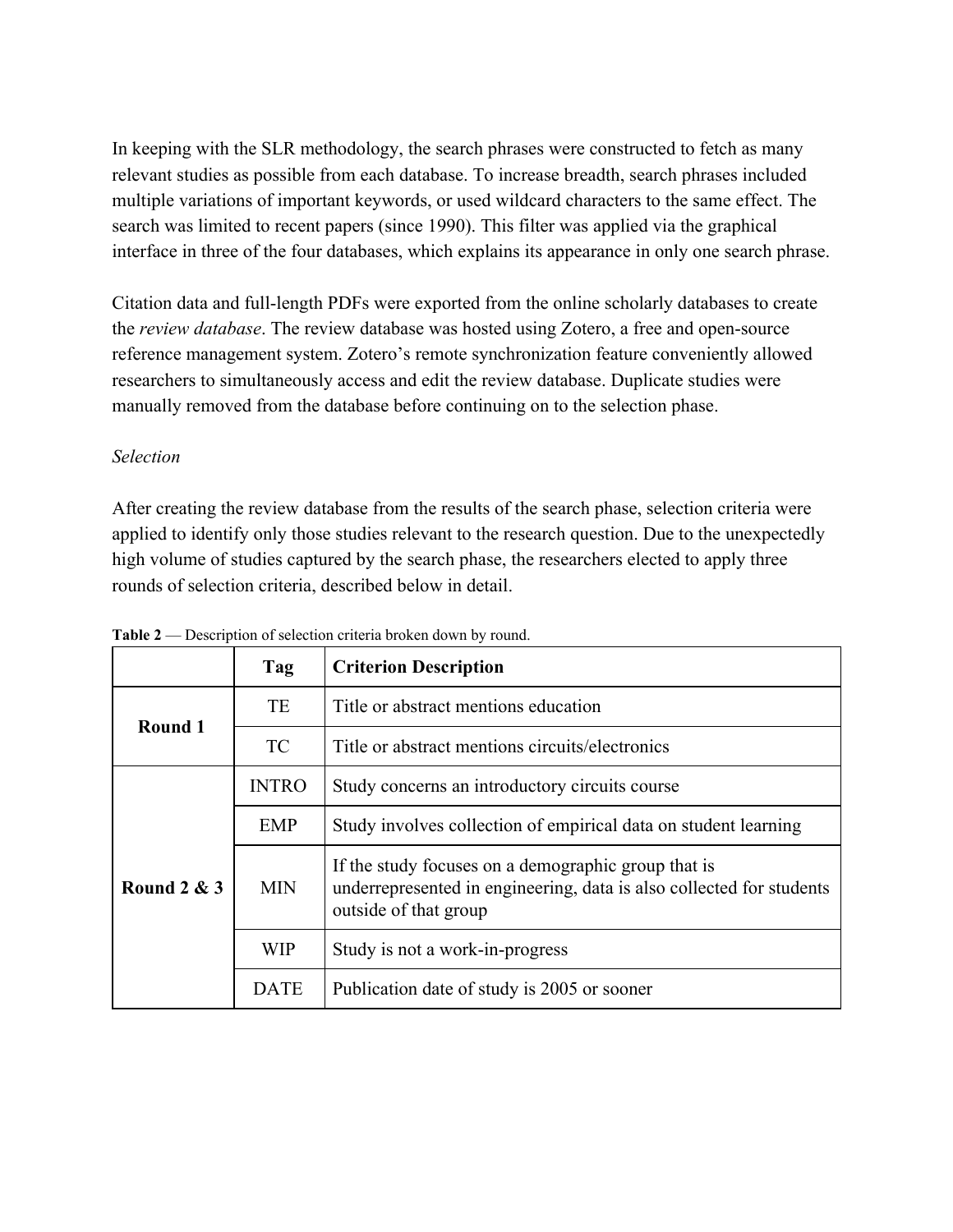Criteria were applied to studies using Zotero's tagging feature. Each criterion was associated with a brief tag, which was added to the study's Zotero entry if it matched that criterion. This approach had the benefit of enabling database filtering based on selection criteria. Table 2 presents the selection criteria and their associated tags.

The INTRO criterion indicates that the study included work in an 'introductory circuits course,' as defined in the Introduction. The EMP criterion attempts to capture rigorous studies, and excludes descriptive or anecdotal studies. The MIN criterion selects studies about teaching methods intended for a general student population. The DATE criterion was shifted to a cutoff year of 2005, rather than the original 1990 cutoff used in the search phase. In the first round of selection, researchers noticed that a large number of papers from the 1990s and early 2000s describe educational technologies which are now commonplace — such as personal computers, software tools, and the Internet. The 2005 cutoff date focuses the research on studies which reflect the current relationship between pedagogy and technology. Furthermore, the selection of 2005 as a cutoff reflects the shift that occurred in the field of engineering education research in the early 2000s toward a more scholarly emphasis (Froyd, Lohmann, Johri, and Olds, 2014). For example, in 2003, the *Journal of Engineering Education* established new review guidelines for papers submitted to the journal which reflected the greater expectations for rigorous inquiry in the field ("History of JEE," n.d.).

The first selection round applied basic criteria intended to remove obviously irrelevant papers those which do not mention engineering education or electrical circuits in their title or abstract. Round 1 was conducted by two researchers, who each evaluated half of the review database. Following Borrego's suggestion [1], the researchers began Round 1 with a 'calibration round' in which the pair jointly applied the first-round criteria to a subset of abstracts to establish inter-reviewer consistency. The remainder of the evaluation was performed individually. Studies which met both Round 1 criteria were passed on to the second round of selection, the remainder were discarded.

The second selection round applied more specific criteria to evaluate studies for rigor and relevance based on their title and abstract. Round 2 was conducted by two researchers in the same manner as Round 1. If a researcher was unclear about whether a study matched a criterion, it was flagged as ambiguous. At the end of Round 2, the researchers re-grouped to cooperatively review each flagged study. If the ambiguity still could not be cleared, the study was passed onto the third selection round with an 'Unclear' flag.

The third round of selection recycled the Round 2 criteria, but applied them to the full-texts. Round 3 was conducted by three researchers, who again met for a calibration round before individually evaluating their assigned studies. Round 3 criteria were applied using a new form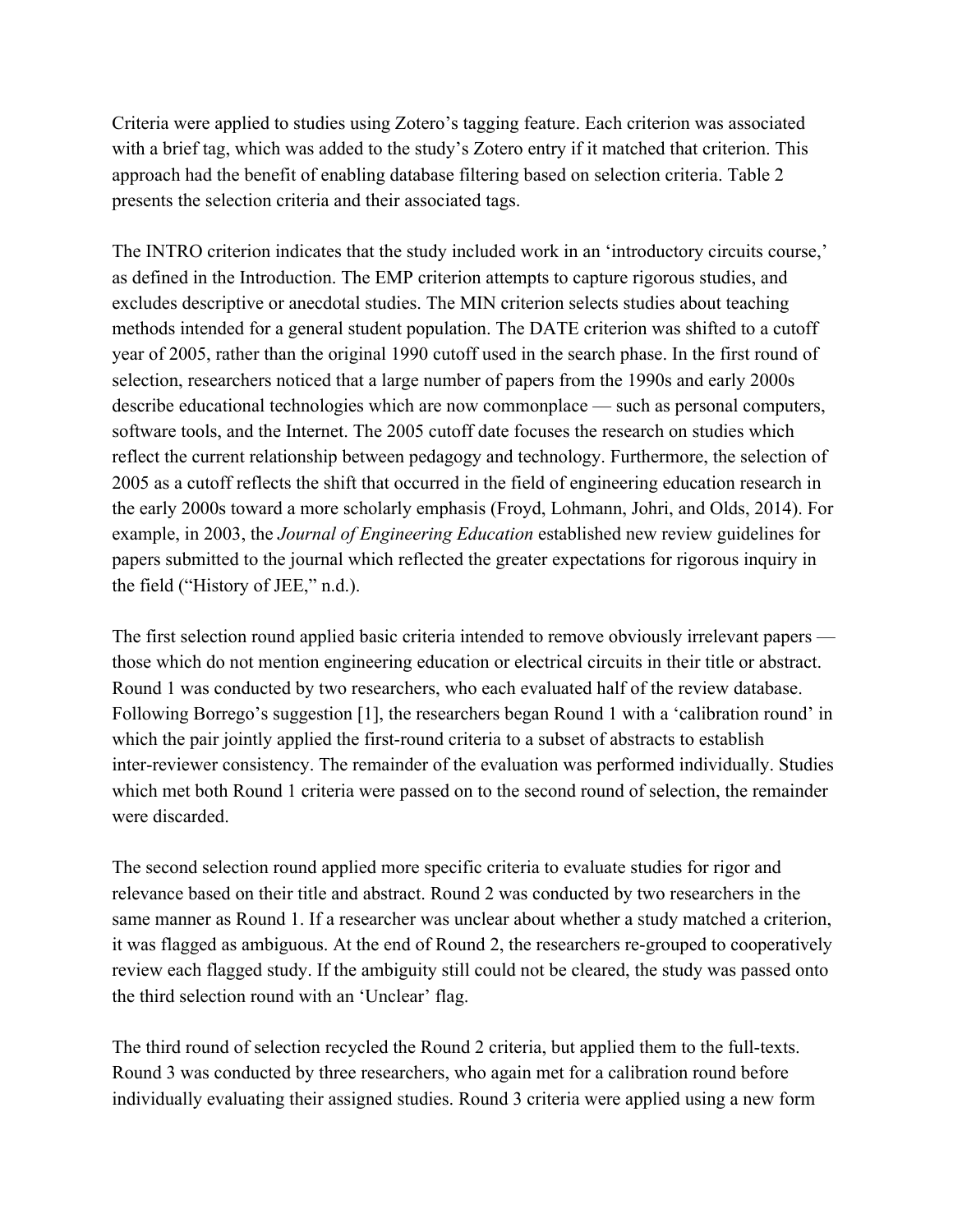which asked researchers to assign each study a mark of 'True', 'False', or 'Unclear' for each criterion. Any study which received no 'False' marks was passed onto the coding round. Round 3 helped the researchers settle ambiguities and double-check their work from Round 2.

## *Coding & Synthesis*

The coding process consisted of evaluating the studies which passed all three rounds of selection. Evaluation of the full-texts was carried out using an online form created by the researchers, following the process of [3]. A condensed version of the form is presented in Appendix A. Three researchers jointly coded a subset of papers in another 'calibration round', then individually evaluated their assigned portions of the review database.

The coding form consisted of two types of questions: informational and quality-assessment (QA). Informational questions asked reviewers to provide descriptive details about the study in review — such as the location of the study and the type of data collected. QA questions (indicated by \* in Appendix A) were formulated to indicate the quality of studies. Initially, the researchers intended to assign quantitative quality scores to studies based on responses to QA questions, following the "Yes/Somewhat/No/Not applicable" method used in [2]. However, researchers agreed that the method seemed somewhat arbitrary — "Should all QA questions be given the same weight?", "How can 'Not applicable' responses be included in a meaningful way?", "What QA score constitutes high quality?" — and abandoned it in favor of a *qualitative* assessment. The qualitative assessment took the form of a short written summary of the quality indicators present in each study.

Results were synthesized by examination of the completed coding forms. Studies were categorized by various measures, including category of teaching intervention, quality assessment score, research methods used, and impact on student learning. These categorizations were tabularized to allow researchers to examine trends within and across categories. Researchers produced a written summary of observations detailing the consensus, disagreement, quality, and limitations amongst studies identified by the systematic literature review.

## **Results**

The flow diagram in Figure 1 (based on Figure 1 in [2]) presents a summary of the review process broken down by step. The organization of this section follows the methodological steps of the SLR. Each subsection of the Results reports the findings of a step in the SLR method, as described in the Methods section. Note that the results of the synthesis step of an SLR overlap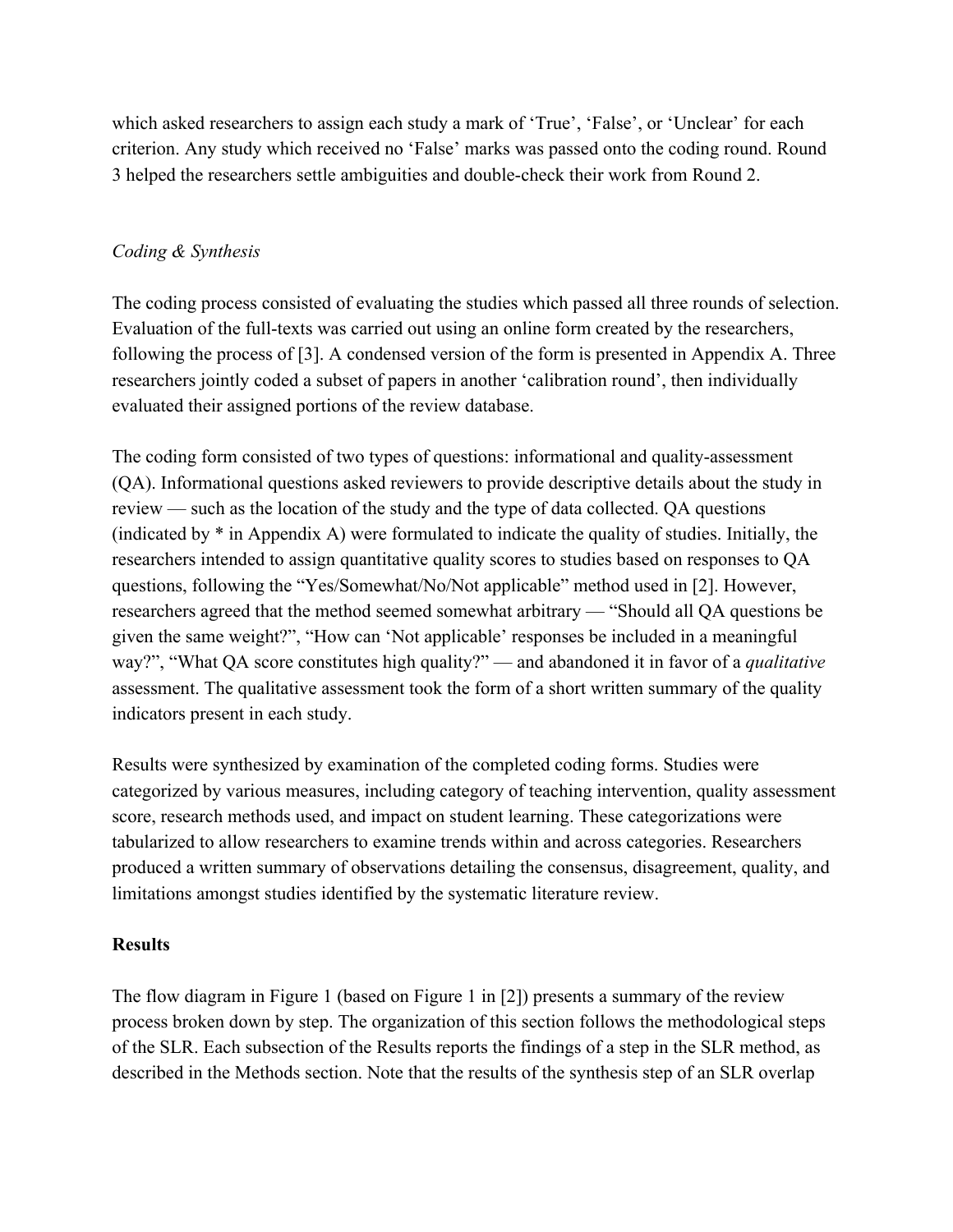significantly with the content typically included in the conclusion of a scholarly paper. Thus, readers wishing to identify the takeaways of our paper should take care to read both sections.





### *Search*

A total of 1,029 unique studies were retrieved from four scholarly databases. The initial search returned 1,146 studies, but 117 were found to be duplicates and removed from the pool of results. Table 3 provides a breakdown of results from each database.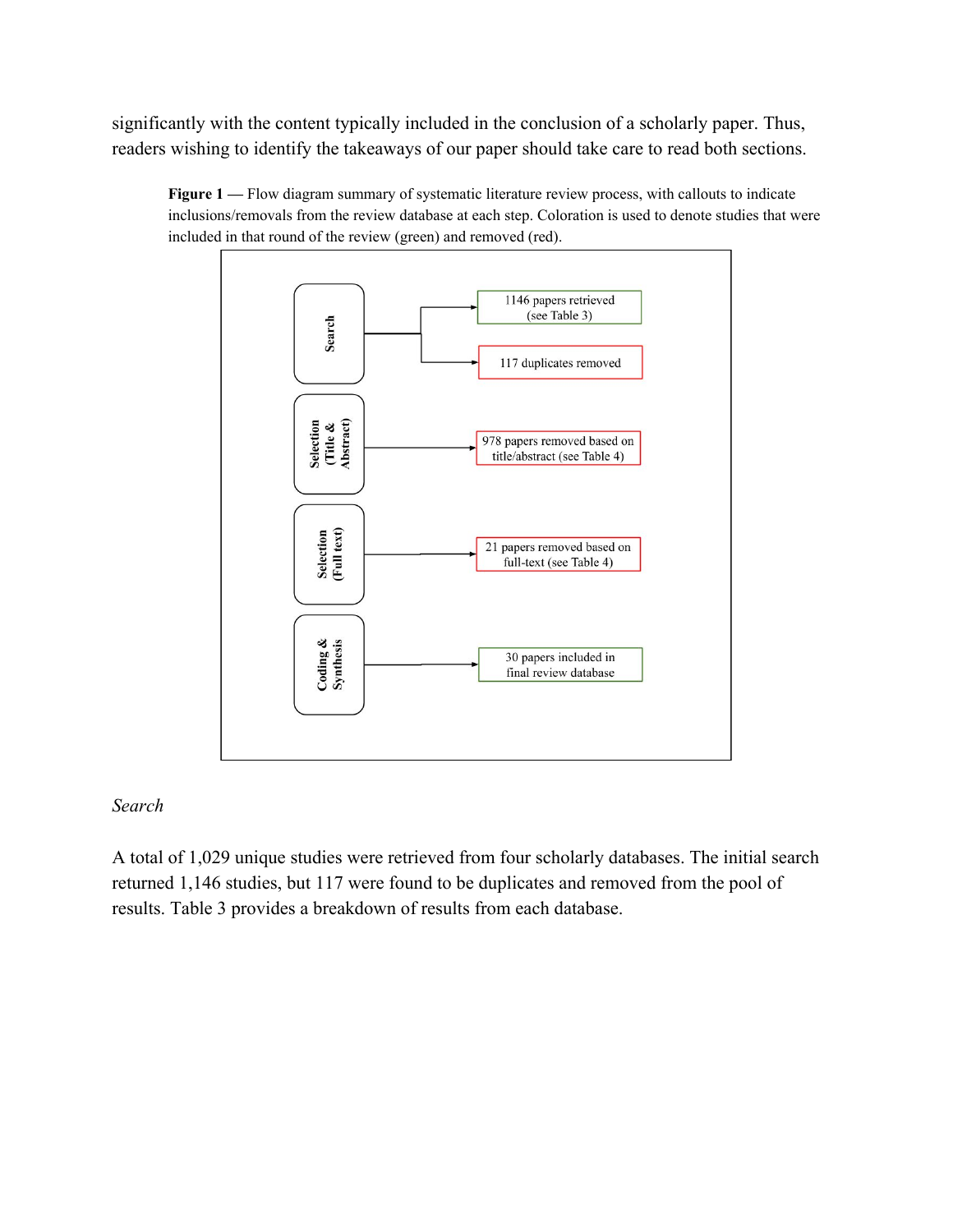| <b>Database Name</b>                   | <b>Date Accessed</b> | # Studies Retrieved |
|----------------------------------------|----------------------|---------------------|
| <b>ERIC</b>                            | 9/11/2019            | 57                  |
| <b>IEEE</b> Xplore                     | 9/30/2019            | 287                 |
| <b>ASEE Peer</b>                       | 9/24/2019            | 301                 |
| <b>Elsevier Engineering Village</b>    | 9/11/2019            | 501                 |
| Total (all databases)                  |                      | 1146                |
| Total (after removal of<br>duplicates) |                      | 1029                |

**Table 3** — Quantitative results of database search.

## *Selection*

As described in the "Methods" section above, selection was applied in three rounds: two rounds of title/abstract review, and one round of full-text review, the latter done in conjunction with the coding stage. The results from each round of review are shown in Table 4. Note that the totals are *not* the simple sums of their respective columns. To pass a round, a study needed to meet *all* criteria in the round. Equivalently, a study failed a round if it did not meet *any one* of the criteria in the round. The totals for the passed/failed bins report the number of studies that were kept or discarded at the end of each round. The totals for the 'unclear' bin include studies which had *at least one unclear criteria* and *no failing criteria*. The criteria listed use the abbreviations described in Table 2.

The selection process yielded a total of 30 relevant studies which were passed on to the coding and synthesis stages.

## *Coding — General Information*

Most of the studies focused on a single course. Many included "Circuits" in the name of the course (n=13) or did not report the name of the course (n=8), though context clues allowed us to conclude that the class did include a focus on linear circuits. A significant proportion of studies examined multiple courses  $(n=4)$ , some across multiple institutions. Most courses were taught in the department of Electrical Engineering or Electrical & Computer Engineering ( $n=17$ ), with a significant minority being taught by a general Engineering department (n=5). Course size was extremely varied, with only two small courses (<25 students), and a roughly even split of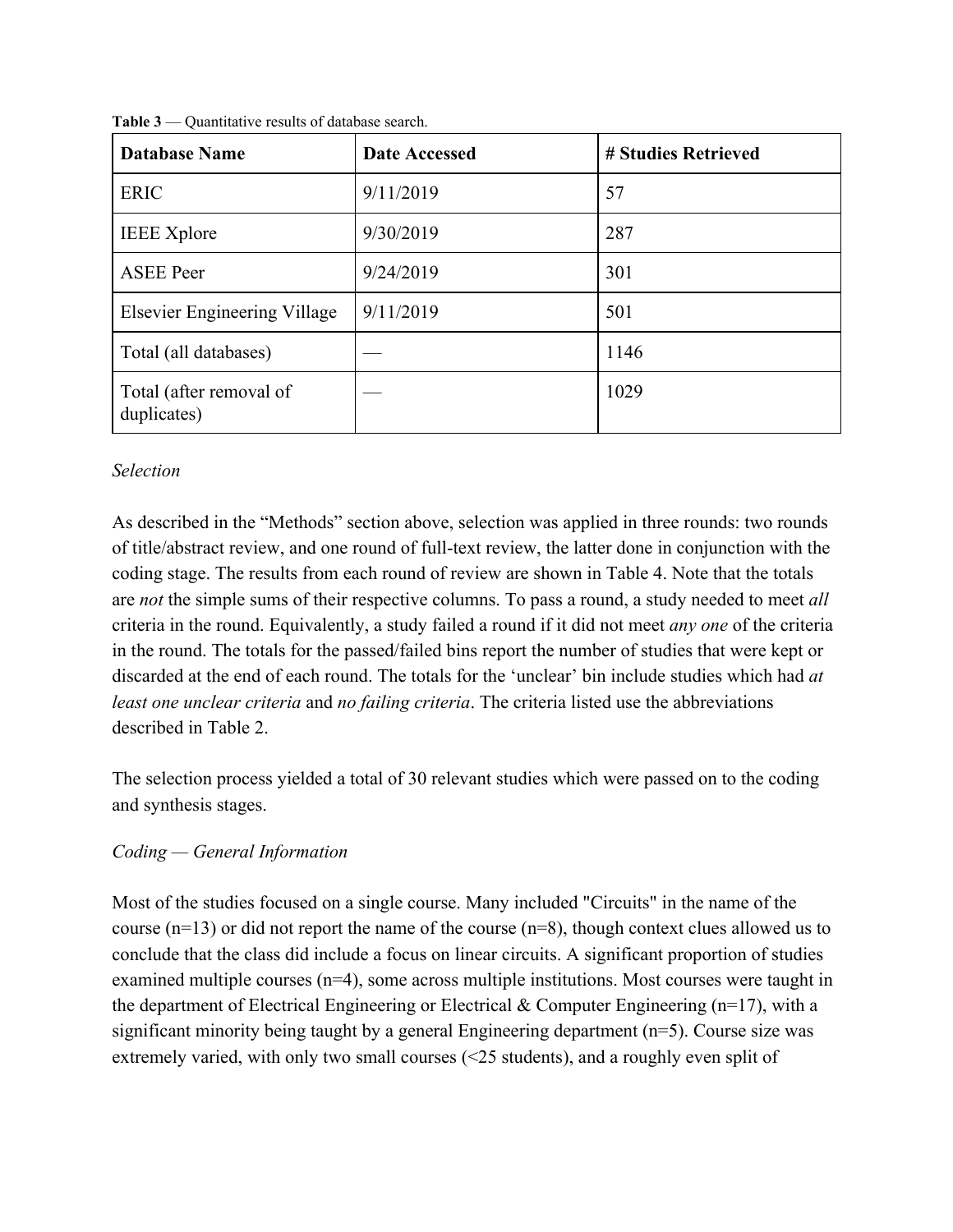medium (25-70 students), large (70-200 students), very large (>200 students), and unreported enrollments. Nearly all studies were conducted in the United States (n=27).

|                         | <b>Criterion Tag</b> | # Passed | # Failed         | # Unclear        |
|-------------------------|----------------------|----------|------------------|------------------|
|                         | TE                   | 838      | 192              |                  |
| Round 1<br>$(n = 1029)$ | <b>TC</b>            | 625      | 410              |                  |
|                         | Round 1 Total        | 450      | 579              |                  |
|                         |                      |          |                  |                  |
|                         | <b>INTRO</b>         | 137      | 277              | 36               |
|                         | <b>EMP</b>           | 159      | 252              | 39               |
| <b>Round 2</b>          | <b>MIN</b>           | 436      | 14               | $\boldsymbol{0}$ |
| $(n=451)$               | <b>WIP</b>           | 435      | 15               | $\boldsymbol{0}$ |
|                         | <b>DATE</b>          | 267      | 183              | $\boldsymbol{0}$ |
|                         | Round 2 Total        | 47       | 399              | $\overline{4}$   |
|                         |                      |          |                  |                  |
|                         | <b>INTRO</b>         | 35       | 17               | $\mathbf{1}$     |
|                         | <b>EMP</b>           | 47       | 6                | $\boldsymbol{0}$ |
| Round 3                 | <b>MIN</b>           | 53       | $\boldsymbol{0}$ | $\boldsymbol{0}$ |
| $(n=52)$                | <b>WIP</b>           | 53       | $\boldsymbol{0}$ | $\boldsymbol{0}$ |
|                         | <b>DATE</b>          | 53       | $\boldsymbol{0}$ | $\boldsymbol{0}$ |
|                         | Round 3 Total        | 30       | 21               | $\boldsymbol{0}$ |

**Table 4** — Results of the selection phrase. Note that totals are not simple sums. To pass a round, a study must meet *all* criteria in a round. To fail a round, a study must not meet *any one* of the criteria in the round.

## *Coding — Quality Assessment*

The quality assessment results from the coding survey show that the selected studies constitute a mixed-bag. Quality assessment question 2.8 (as labeled in Appendix A) was discarded in the analysis after researchers experienced difficulty answering the question consistently across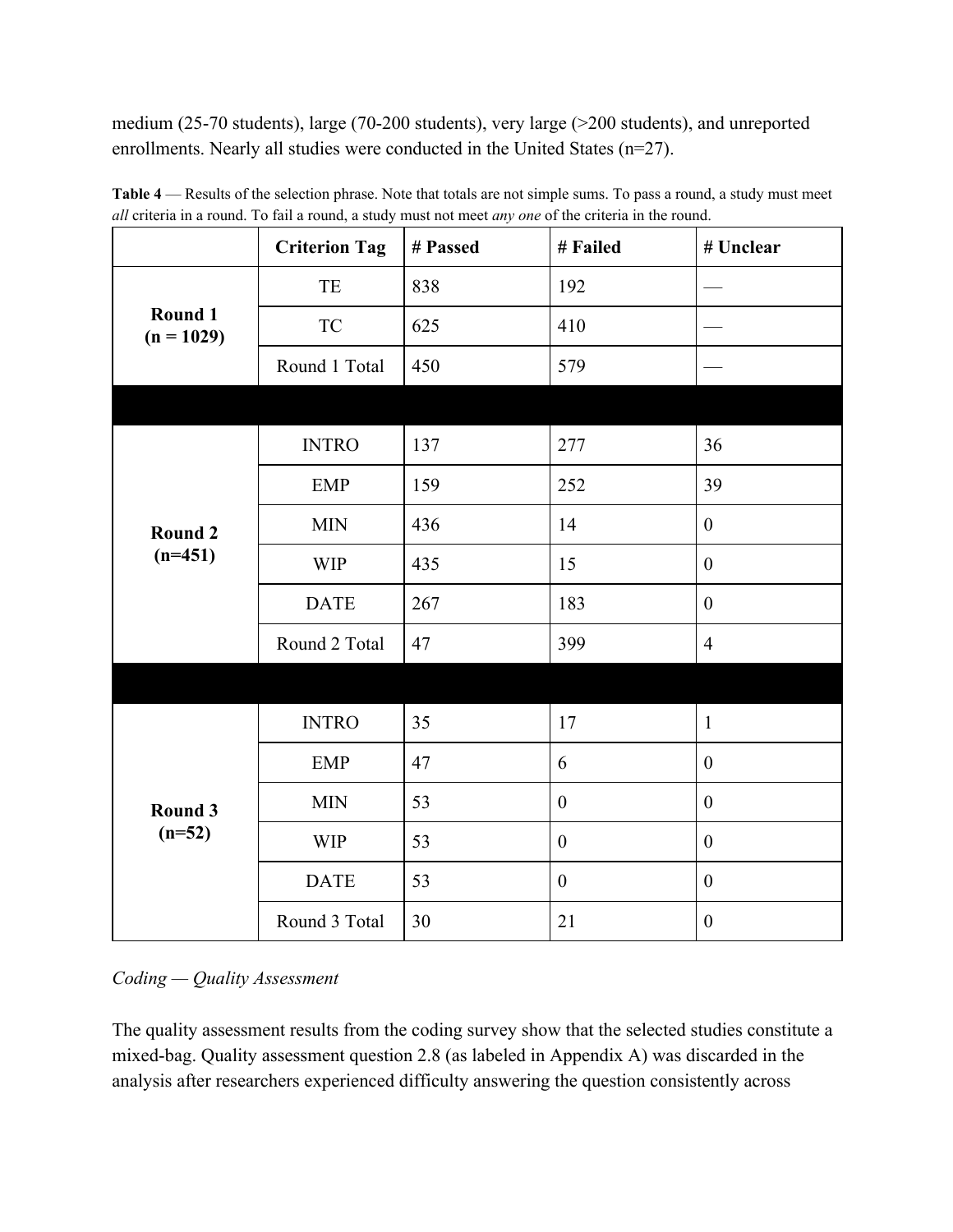studies. Qualitative evaluations of each study were written by the lead researcher based on responses to the quality indicator question. A detailed quality assessment table is provided in Appendix B.

Quality assessment results for roughly half  $(n=16)$  of coded studies are 'indicative of high quality' or 'mostly indicative of high quality'. The highest quality papers are characterized by replicability, the involvement of multiple researchers, and experimental design which guards against bias. Skromme et al is a particularly good example of control design: students from the same class section are randomly assigned to the experimental or control group, and data is collected from both student performance and student evaluation [7]. The design is strong because experimental and control groups are distinguished by a single variable (application of the teaching method), and a variety of data (grades, surveys) was collected to evaluate the experiment. Some studies introduce variability by using different instructors for the experimental and control groups [8], [9], while others (n=15) lacked a control group altogether. The researchers agreed to mark studies as 'somewhat' utilizing a control group (n=10) if results were compared to multiple experimental trials (with no true control), or compared to a poorly designed control group. Studies scored well on replicability, with a strong majority  $(n=22)$ scored as replicable from the authors' description.

One common problem among coded studies is reliance on self-selected sample populations. Most (n=22) studies relied at least partially on written student feedback. Of those, 16 relied on voluntary participation, 5 were not discernibly voluntary or required, and one study did not feature an experimental component. Voluntary participation in data collection may lead to participation bias — students strongly affected by a teaching method are more likely to respond to an optional survey than students who are moderately affected. Since best practices in human subjects research mandate informed consent about research participation and the possibility to opt out of studies, it is difficult to avoid the possibility of participation bias in engineering education research. Participation bias risk can be mitigated by collecting data from both 'required' (e.g. course grades) and 'self-selected' (e.g. student surveys) sets — a practice adopted by six of the coded studies.

Of the studies which described experimental teaching methods, the majority concluded that the methods had a positive (n=14) or somewhat positive (n=9) impact on student learning. Positive experimental outcomes are not necessarily an indicator of high or low quality experiments though they do indicate higher relevance to the research question. Rather, experimental outcome is included in the quality assessment because it can be indicative of bias. Studies which report high efficacy, but rely solely on a self-selected sample or single researcher, may suffer from participation bias or publication bias.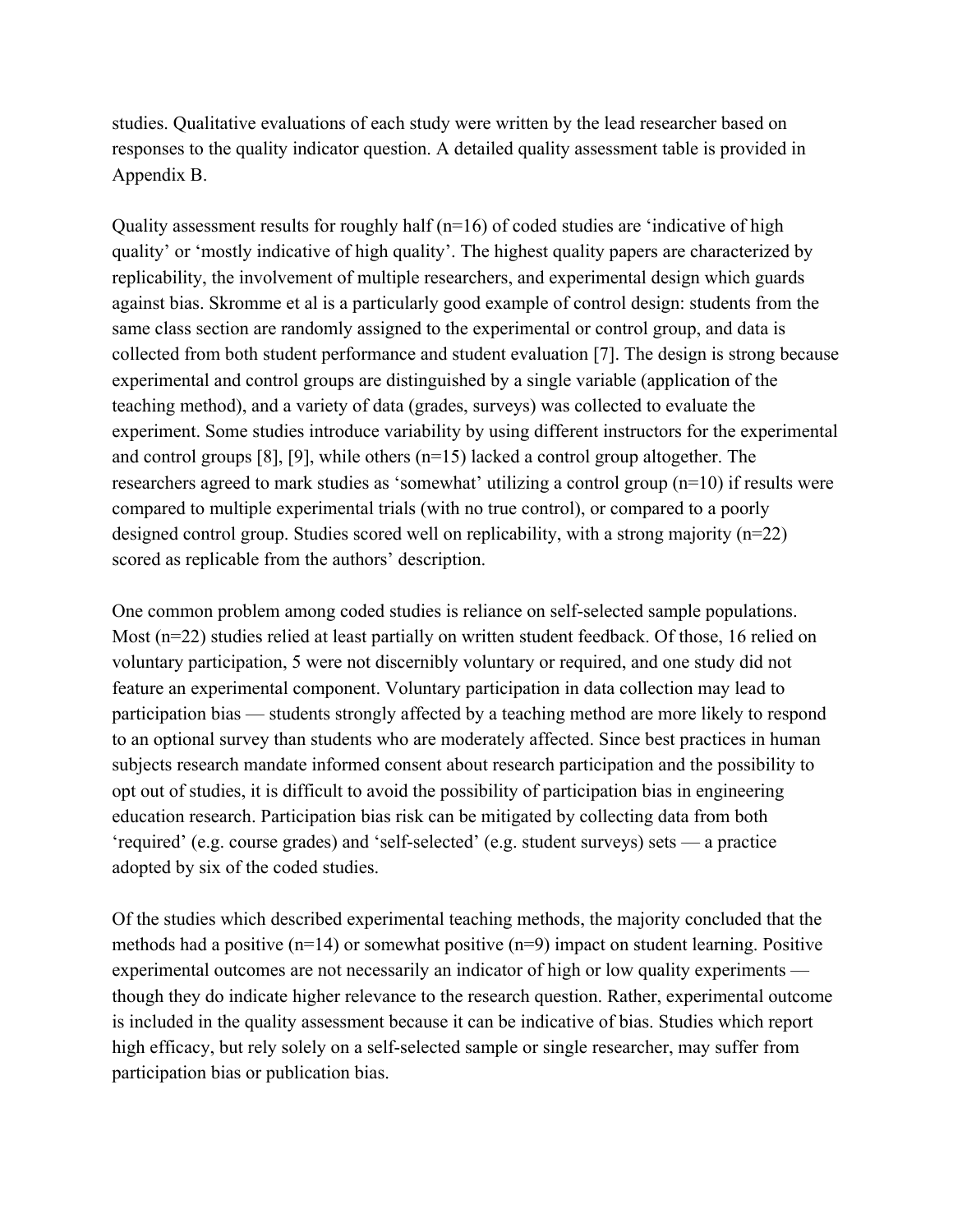### *Synthesis of Best Practices*

In the tables in Appendix B and Appendix C, studies are marked with a dagger (†) if their quality assessment coding is 'indicative of high quality'. We consider these four studies to be of the highest quality retrieved by the SLR. Studies are marked with a double dagger (††) if their quality assessment coding is 'mostly indicative of high quality'; there are 12 such studies. Despite variance in the context (in-class, out-of-class, lab, etc) of practice, the four highest quality studies share a focus on *how students construct knowledge*, rather than *how professors teach*. That is, they concern student-centric learning activities facilitated by instructors, rather than instructor-centric teaching performances.

The remainder of this subsection is organized paragraph-wise according to the context of teaching methods. Each paragraph contains a synthesis of studies concerning one context-area: out-of-class activities, in-class activities, projects/labs, or lectures.

Three of the four studies focus on **out-of-class methods** [5], [10], [11], while two concern in-class methods [12], [8] ([8] applies both in- and out-of-class). [5] and [9] both study the effect of online homework on student learning. [9]'s WeBWorK framework is a simple, open-source online homework platform which translates typical circuits problems into a digital context, randomizing values in problems to prevent cheating. The authors conclude that WeBWorK "is at least comparable to paper homework for student learning" [9], but ultimately has little effect on student learning. Meanwhile, [5] implements a step-based online homework system with multiple unique features including: (a) on-demand generation of an "unlimited number of topologically different circuit diagrams", (b) on-demand generation of fully-worked examples, (c) flexible input handling. The system is 'step-based' because it asks students to break problems down into steps, rather than working only towards a final answer [5]. Scaffolded problems, worked examples, and access to large example sets are all pedagogical techniques shown to improve student learning [13], [14]. Intertextual comparison of [5] and [9] suggests that online homework, in and of itself, does not improve student learning — but online homework can serve as a delivery vehicle for other pedagogical best practices. Another coded study concludes that online homework improves student learning, but relies on a self-selected sample population and lacks comparison to a control group — both indicative of lower quality results [15].

The **in-class methods** described in [10] and [8] share a focus on replacing lecture with active learning. [10] creates a studio format by uniting lecture and laboratory activities in a single class session, while [8] assigned students into groups which work on conceptual problems. Both studies report very positive impacts on student learning. Other studies which scored well in quality assessment  $-$  [6], [16], [17]  $-$  draw similar conclusions about the positive impact of active-learning in the classroom. Though active learning interventions vary between studies,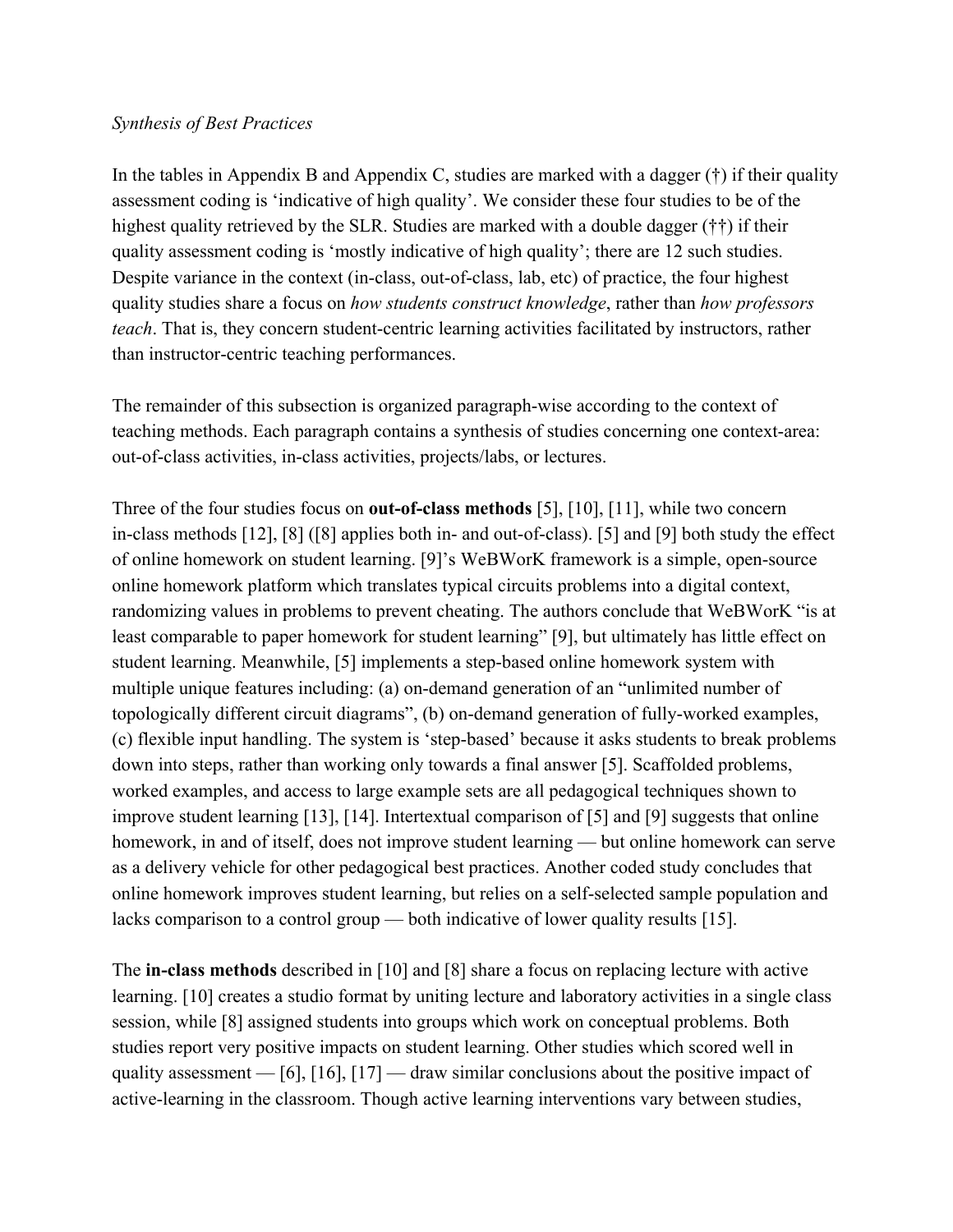there is consensus among high quality studies that active learning interventions improve student learning.

Half (n=15) of the coded studies examine **project- or lab-based learning**. This category is a comparatively mixed bag, with only 8 of the 15 studies indicated as high or mostly high quality. [18]–[20] each replace traditional labs or lessons with long-form projects. The latter does not draw any conclusions about the impact on student learning, but all three studies observe increased student motivation and interest in the project-based courses. Many studies on laboratory learning revolve around the use of a specific tool, rather than a pedagogical technique, making it difficult to establish consensus across the studies [9], [21], [22], [23], [24], [25].

Some studies (n=5) investigated augmentations to **traditional lecture formats**. Of these, two used active lecture note strategies to engage students during lecture [26], [27]. Neither study scored well on quality assessment, and they draw opposing conclusions on whether or not the method improves student learning. A lone study investigates the use of dialogue-based and problem-based learning in place of lecture, concluding that "no one instructional approach was identified as a [*sic*] providing a significant increase in student course attainment. Rather, a variety of approaches . . . appears to provide a robust experience that complements a variety of learning styles" [16]. Another study similarly concluded that introducing a variety of experiences — such as guest lectures and field trips — into a course enhanced student learning [28]. Based on these results, it is difficult to draw a consensus on the best methods for teaching introductory circuits during lecture sessions.

### **Discussion & Limitations**

The systematic literature review method has several limitations. It is difficult to ensure that all relevant papers are captured during the search phase. The massive size of the initial database and inclusivity of the chosen search terms indicate that most relevant papers indexed by the chosen databases were captured — although it is certainly possible that some relevant papers were not caught by the search terms. However, only four online scholarly databases were included in the search. A future study may seek to expand the breadth of the database pool. Best practices in systematic literature reviews typically involve identifying relevant papers from other sources in addition to database searches, such as the recommendation of colleagues or a professional organization, neither of which were utilized in this work.

Inter-reviewer reliability is another problem endemic to systematic literature reviews, and this review in particular. Borrego and Crockett both advocate that each paper be cross-reviewed by multiple researchers [2], [3]. Due to the small size of our research team and the unexpectedly large pool of relevant studies, we relied on 'calibration rounds' followed by individual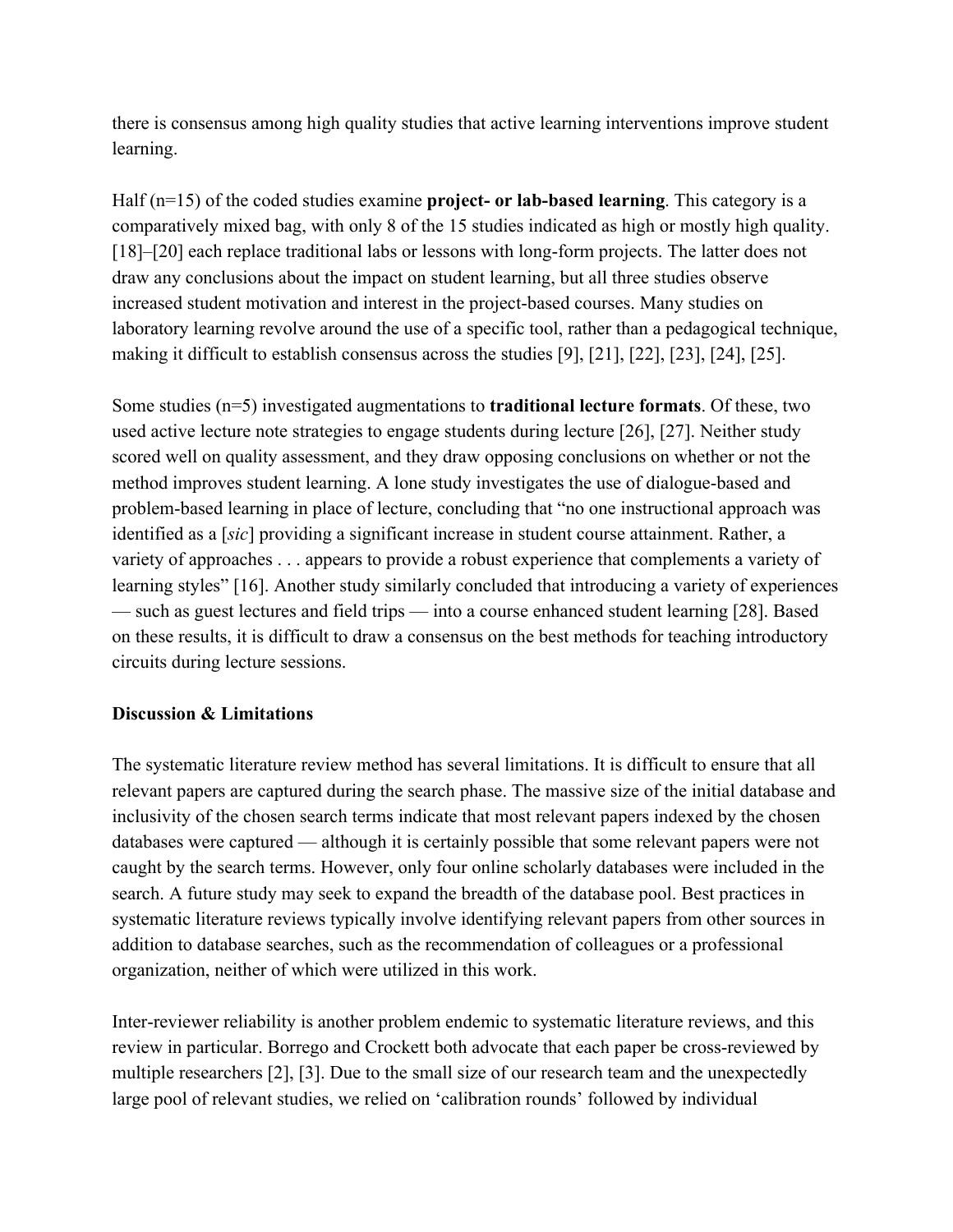assessment of studies. The researchers typically found the results to be reliable between researchers (in one instance, two reviewers accidentally coded the same study and answered nearly every coding question the same), though some coding questions suffered from poor inter-rater reliability. For example, question 2.8 of the coding form was thrown out because the researchers realized that they had interpreted the question differently while coding papers, despite having participated in an inter-reviewer calibration round.

Systematic literature reviews are characterized by their systematic application of criteria and requirements to a large pool of literature, with the goal of identifying high-quality and relevant studies. While this approach is time-efficient and scalable, it involves a certain level of arbitrariness that at times raised questions amongst the researchers. The decision to remove studies published before 2005 was informed and justified, but it seems unrealistic to think that there are *no* relevant papers on circuits pedagogy published before that date. Similar arguments can be made about many of the selection criteria, but the researchers are unaware of a method to prevent such losses in the framework of a systematic literature review.

Lastly, it is very difficult to manage a review database of over 1000 academic papers. The researchers used certain precautions — such as tagging *and* refiling studies according to selection criteria — to prevent accidental miscategorization of papers. However, it is difficult to notice and take action against database mismanagement accidents when they occur. In one example, two copies of the same paper were accidentally included in the review database with slightly different citation data, and the mistake was not caught until the coding stage.

Overall, the primary limitation of a systematic literature review is that some high-quality, relevant studies may fall through the cracks of the review — whether due to database limitations, reviewer error, or arbitrary exclusion by selection criteria.

## **Conclusions**

A systematic literature review of scholarly studies in introductory circuits education was performed in an effort to answer the question: "What are the best practices in teaching introductory electrical circuits?". The review followed a methodology adapted from [1], [2], and [3], consisting of four stages: search, selection, coding, and synthesis. A large review database was built from a query of four online scholarly databases. The review database was pared down via the application of specific selection criteria to each study, until only relevant studies remained. The remaining studies were coded to extract important information and appraise their quality. The coding results were examined and used to write a mixed-methods synthesis of consensus, disagreement, quality, and limitations amongst studies identified by the systematic literature review.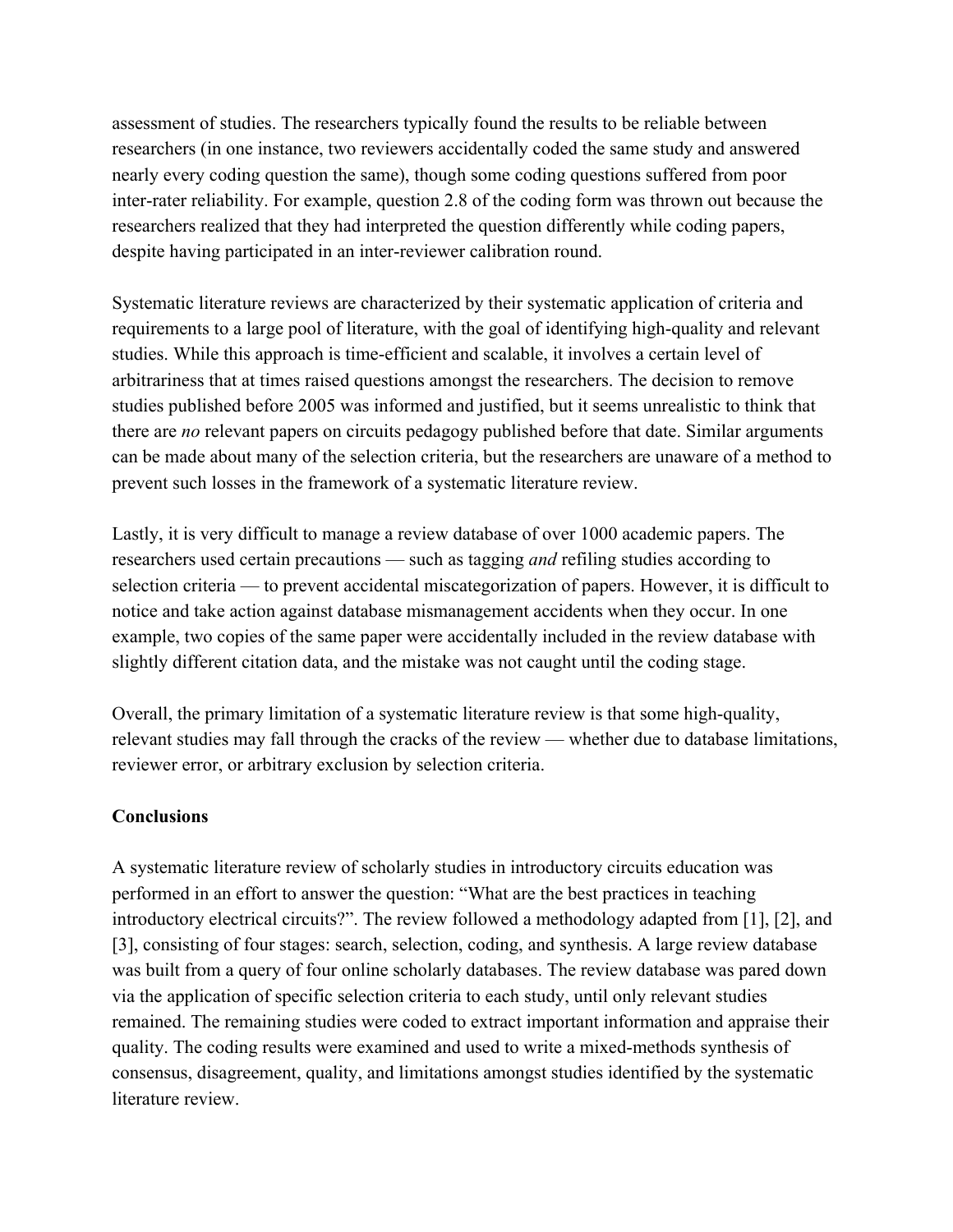The Results section, in particular the subsection Synthesis of Best Practices, contains detailed synthesis of best practices described in the reviewed studies. The remainder of this section provides a brief summary of the SLR results.

Teaching methods were organized by area of implementation: in-class/lecture, project/laboratory, out-of-class, and other. Overarching trends emerged across methodological categories:

- Best practices focus on *how students construct knowledge*, rather than *how instructors teach*;
- Active learning interventions generally have positive impacts on student learning, especially when they replace (rather than supplement) lecture time;
- Project-based learning tends to increase student motivation in a course, though the impact on student learning may vary;
- A teaching method's impact on student learning is more strongly related to the pedagogical techniques employed, rather than the specific tools used.

Some studies were noted to contradict each other, lack high quality research methods, or lack conclusive results. It was difficult to identify best practice trends from such studies. The systematic literature review method was successful in identifying high-quality, relevant studies, and extracting pertinent information from them. Researchers noted that the method was somewhat limited by the scope of queried databases, inter-reviewer reliability, and an element of arbitrariness in the coding process. Future work may involve a broader search, increased collaboration between researchers, and improved quality assessment metrics for studies under review.

## **Acknowledgement**

TH. Reagan would like to acknowledge funding provided by the Mines Undergraduate Research Fellowship program.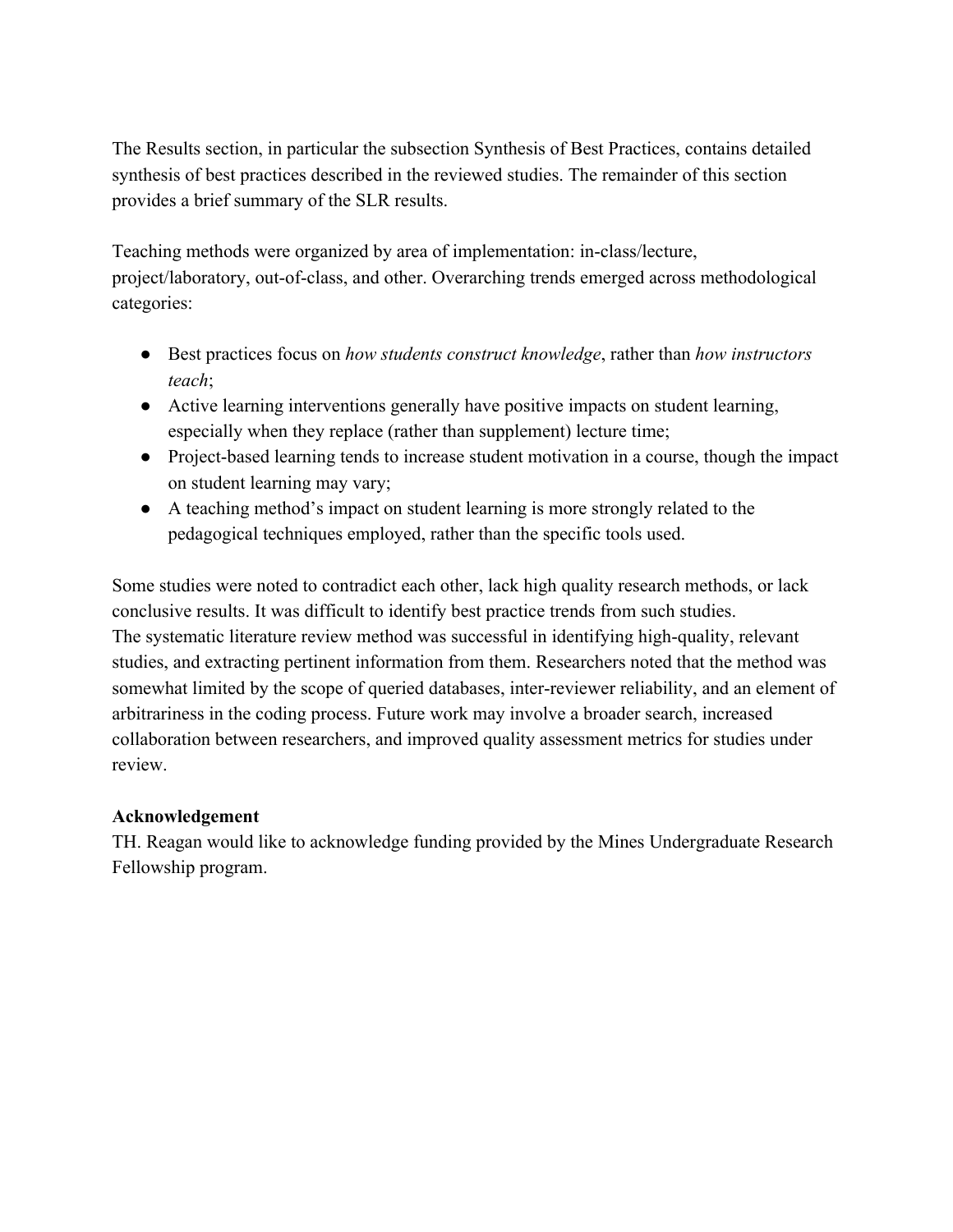### **References**

- [1] M. Borrego, M. J. Foster, and J. E. Froyd, "Systematic Literature Reviews in Engineering Education and Other Developing Interdisciplinary Fields," *J. Eng. Educ.*, vol. 103, no. 1, pp. 45–76, 2014, doi: 10.1002/jee.20038.
- [2] M. Borrego, M. J. Foster, and J. E. Froyd, "What Is the State of the Art of Systematic Review in Engineering Education?," *J. Eng. Educ.*, vol. 104, no. 2, pp. 212–242, 2015, doi: 10.1002/jee.20069.
- [3] C. E. Crockett *et al.*, "Board 28: Work in Progress: How Do Students Respond to Active Learning? A Coding Guide for a Systematic Review of the Literature," presented at the 2018 ASEE Annual Conference & Exposition, 2018.
- [4] N. P. Pitterson and R. A. Streveler, "A Systematic Review of Undergraduate Engineering Students' Perception of the Types of Activities Used to Teach Electric Circuits," presented at the 2015 ASEE Annual Conference & Exposition, 2015, pp. 26.121.1-26.121.21.
- [5] M. Borrego, J. Karlin, L. McNair, and K. Beddoes, "TeamEffectiveness Theory fromIndustrial and Organizational PsychologyApplied to Engineering Student Project Teams: AResearch Review," *J. Eng. Educ.*, vol. 102, no. 4, pp. 472–512, Oct. 2013.
- [6] A. H. Espera and N. P. Pitterson, "Teaching Circuit Concepts Using Evidence-based Instructional Approaches: A Systematic Review," presented at the 2019 ASEE Annual Conference & Exposition, 2019.
- [7] B. J. Skromme *et al.*, "Step-based tutoring system for introductory linear circuit analysis," in *2015 IEEE Frontiers in Education Conference (FIE)*, 2015, pp. 1–9, doi: 10.1109/FIE.2015.7344312.
- [8] B. Ferri, J. Harris, M. A. Weitnauer, and D. Majerich, "A feedback-based approach for evolving a blended class model for large enrollment, multiple section circuits courses," in *2015 IEEE Frontiers in Education Conference, FIE 2015, October 21, 2015 - October 24, 2015*, 2015, vol. 2015, p. 8 pp., doi: 10.1109/FIE.2015.7344068.
- [9] K. A. Connor *et al.*, "Experimental Centric Pedagogy in Circuits and Electronics Courses at 13 Universities," in *123rd ASEE Annual Conference and Exposition, June 26, 2016 - June 29, 2016*, 2016, vol. 2016-June.
- [10] C. A. Berry, "The Re-Design of an Introductory Circuits Course Based Upon Student Demographics," in *Proceedings Frontiers in Education 35th Annual Conference*, 2005, pp. T4E-T4E, doi: 10.1109/FIE.2005.1611976.
- [11] K. Evans, P. Hummel, and M. Gates, "Assessing the Effect of Online Homework on Student Learning in a First Circuits Course," presented at the 2015 ASEE Annual Conference & Exposition, 2015, pp. 26.246.1-26.246.10.
- [12] B. Benson and F. W. DePiero, "Teaching introduction to electronic circuits in a studio format," in *124th ASEE Annual Conference and Exposition, June 25, 2017 - June 28, 2017*, 2017, vol. 2017-June.
- [13] D. L. Schwartz, J. M. Tsang, and K. P. Blair, *The ABCs of How We Learn: 26 Scientifically Proven Approaches, How They Work, and When to Use Them*. Norton, 2016.
- [14] S. A. Ambrose, M. W. Bridges, M. DiPietro, M. C. Lovett, and M. K. Norman, *How Learning Works: Seven Research-Based Principles for Smart Teaching*. San Francisco: Josey-Bass, 2010.
- [15] B. Maheswaran, "Assessment and Analysis of Learning via a New Approach! Teaching Electrical Circuits Course by Mastering Engineering," presented at the 2015 ASEE Annual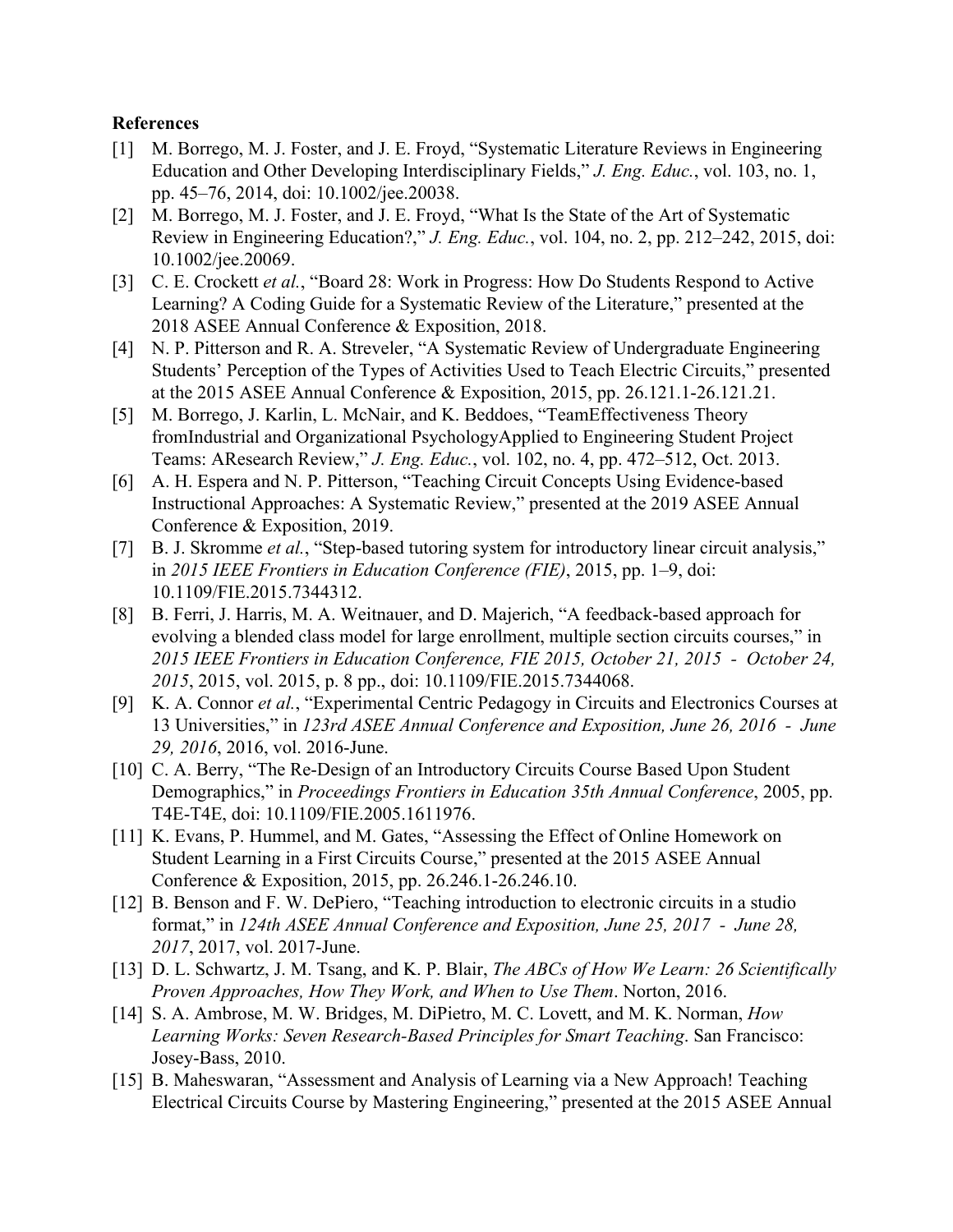Conference & Exposition, 2015, pp. 26.256.1-26.256.12.

- [16] S. K. Holland, "A Mixed Instructional Methods Approach to Teaching a Circuits and Instrumentation Course," presented at the 2015 ASEE Annual Conference & Exposition, 2015, pp. 26.68.1-26.68.17.
- [17] R. O'Connell and P.-W. On, "Teaching Circuit Theory Courses Using Team-based Learning," presented at the 2012 ASEE Annual Conference & Exposition, 2012, pp. 25.1241.1-25.1241.10.
- [18] P. Etchepareborda *et al.*, "A Project-Based Learning Method Applied to an Introductory Course in Electronics Engineering," in *2018 IEEE World Engineering Education Conference (EDUNINE)*, 2018, pp. 1–4, doi: 10.1109/EDUNINE.2018.8450976.
- [19] T. Shepard and B. W. Carlin, "A first-year soldering and analog music- To-light modulator electronics lab project," in *121st ASEE Annual Conference and Exposition: 360 Degrees of Engineering Education, June 15, 2014 - June 18, 2014*, 2014, p. Dassault Systemes (DS); et al.; Kaplan; National Instruments; NCEES; Quanser.
- [20] S. Bell and M. Horowitz, "Rethinking Non-major Circuits Pedagogy for Improved Motivation," presented at the 2018 ASEE Annual Conference & Exposition, 2018.
- [21] D. A. Fares, M. K. Joujou, S. I. Khaddaj, and K. Y. Kabalan, "A learning approach to circuitry problems using MATLAB and PSPICE," in *Proceedings of the 2012 IEEE Global Engineering Education Conference (EDUCON)*, 2012, pp. 1–5, doi: 10.1109/EDUCON.2012.6201160.
- [22] E. K. Sichel, B. P. Woolf, and M. Floryan, "Personalized intelligent software responses for engineering students," in *2014 IEEE Innovations in Technology Conference*, 2014, pp. 1–6, doi: 10.1109/InnoTek.2014.6877367.
- [23] E. K. Sichel, B. P. Woolf, and M. Floryan, "Web-based personalized laboratories for engineering students," in *Proceedings of the 2014 Zone 1 Conference of the American Society for Engineering Education*, 2014, pp. 1–8, doi: 10.1109/ASEEZone1.2014.6820651.
- [24] D. Harbour and P. Hummel, "Migration of a robotics platform from a freshman introduction to engineering course sequence to a sophomore circuits course," in *2010 IEEE Frontiers in Education Conference (FIE)*, 2010, pp. F4C-1, doi: 10.1109/FIE.2010.5673546.
- [25] W. Blanding and K. Meah, "Laboratory-based project-oriented introductory course for electrical engineering," in *8th International Conference on Electrical and Computer Engineering*, 2014, pp. 832–835, doi: 10.1109/ICECE.2014.7026845.
- [26] O. Lawanto and H. B. Santoso, "Investigating Students' Self-Regulated Learning While Learning Electric Circuit Concepts with Enhanced Guided Notes," presented at the 2013 ASEE Annual Conference & Exposition, 2013, pp. 23.829.1-23.829.12.
- [27] D. Timmermann and C. Kautz, "Investigating student learning of the voltage and potential concepts in introductory electrical engineering," in *2014 IEEE Frontiers in Education Conference (FIE) Proceedings*, 2014, pp. 1–4, doi: 10.1109/FIE.2014.7044048.
- [28] S. M. Lord, B. Przestrzelski, and E. Reddy, "Teaching Social Responsibility in a Circuits Course," presented at the 2019 ASEE Annual Conference & Exposition, 2019.
- [29] A. Sterian, B. Adamczyk, and M. M. A. Rahman, "A project-based approach to teaching introductory Circuit Analysis," in *2008 38th Annual Frontiers in Education Conference*, 2008, pp. S1F-3, doi: 10.1109/FIE.2008.4720491.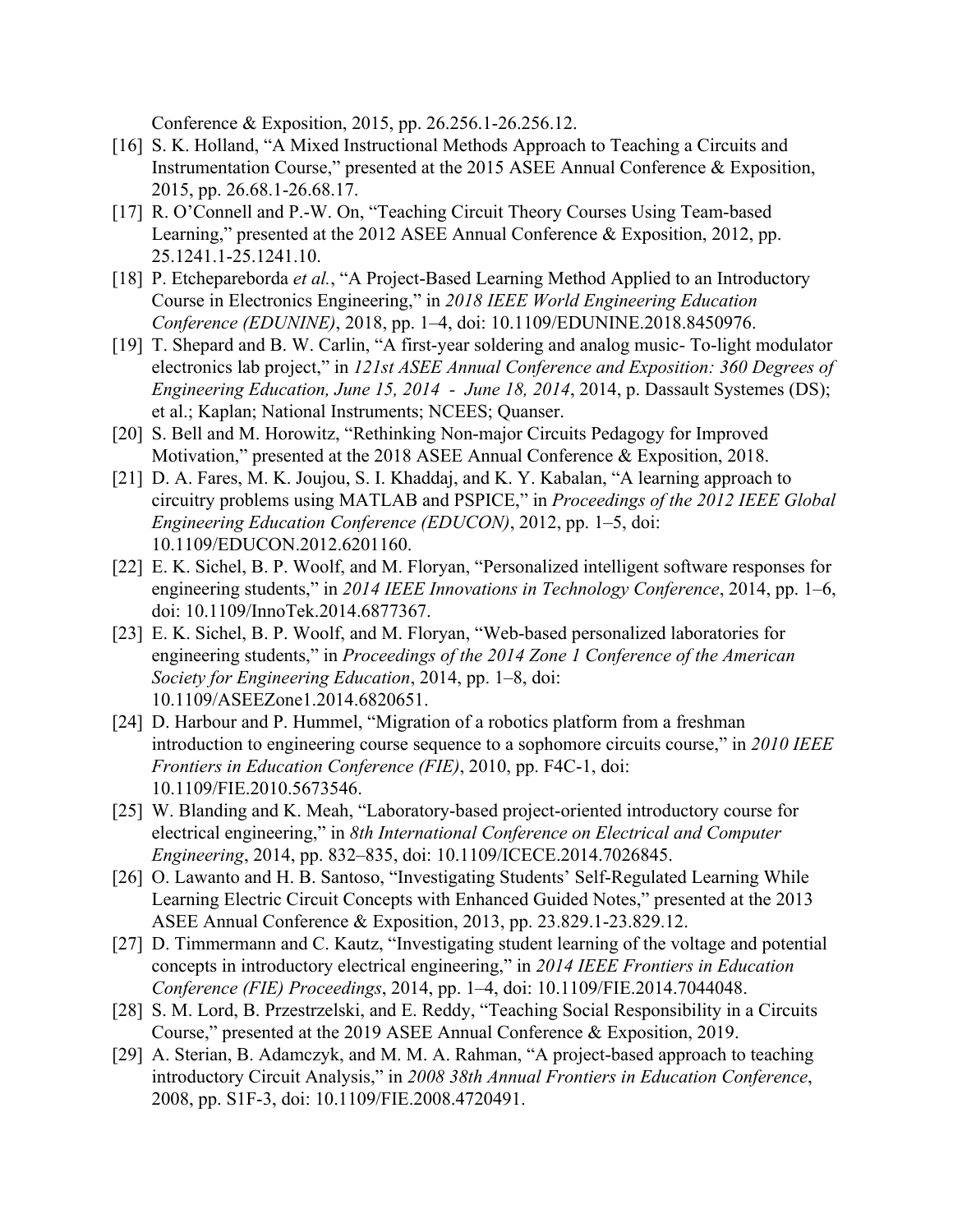- [30] B. J. Skromme and D. Robinson, "Addressing Barriers to Learning in Linear Circuit Analysis," presented at the 2015 ASEE Annual Conference & Exposition, 2015, pp. 26.158.1-26.158.15.
- [31] K. A. Connor, P. M. Schoch, K. A. Gullie, D. Newman, S. S. Armand, and J. Braunstein, "Experiment-centric pedagogy in circuits and electronics courses," in *125th ASEE Annual Conference and Exposition, June 23, 2018 - December 27, 2018*, 2018, vol. 2018-June.
- [32] D. W. Parent, "Novel gateway stay/add policy used to increase student success rates in an introductory circuits class," in *2017 IEEE Frontiers in Education Conference (FIE)*, 2017, pp. 1–8, doi: 10.1109/FIE.2017.8190600.
- [33] R. M. Nelms, M. L. Langford, and R. F. Halpin, "Problem-solving videos as an instructional aid for engineering education," in *31st Annual Conference of IEEE Industrial Electronics Society, 2005. IECON 2005.*, 2005, p. 7 pp., doi: 10.1109/IECON.2005.1569234.
- [34] J. Delvicario, D. G. Lauria, P. Mellodge, and Y. Yu, "Promoting Critical Thinking Through Troubleshooting Exercises in Fundamental Electric Circuits Labs," presented at the 2018 ASEE Annual Conference & Exposition, 2018.
- [35] L. Santiago and O. L. Abioye, "Teaching Electronics to First-year Engineering Students," presented at the 2015 ASEE Annual Conference & Exposition, 2015, pp. 26.1473.1-26.1473.9.
- [36] L. Weyten, P. Rombouts, B. Catteau, and M. De Bock, "Validation of Symbolic Expressions in Circuit Analysis E-Learning," *IEEE Trans. Educ.*, vol. 54, no. 4, pp. 564–568, Nov. 2011, doi: 10.1109/TE.2010.2090882.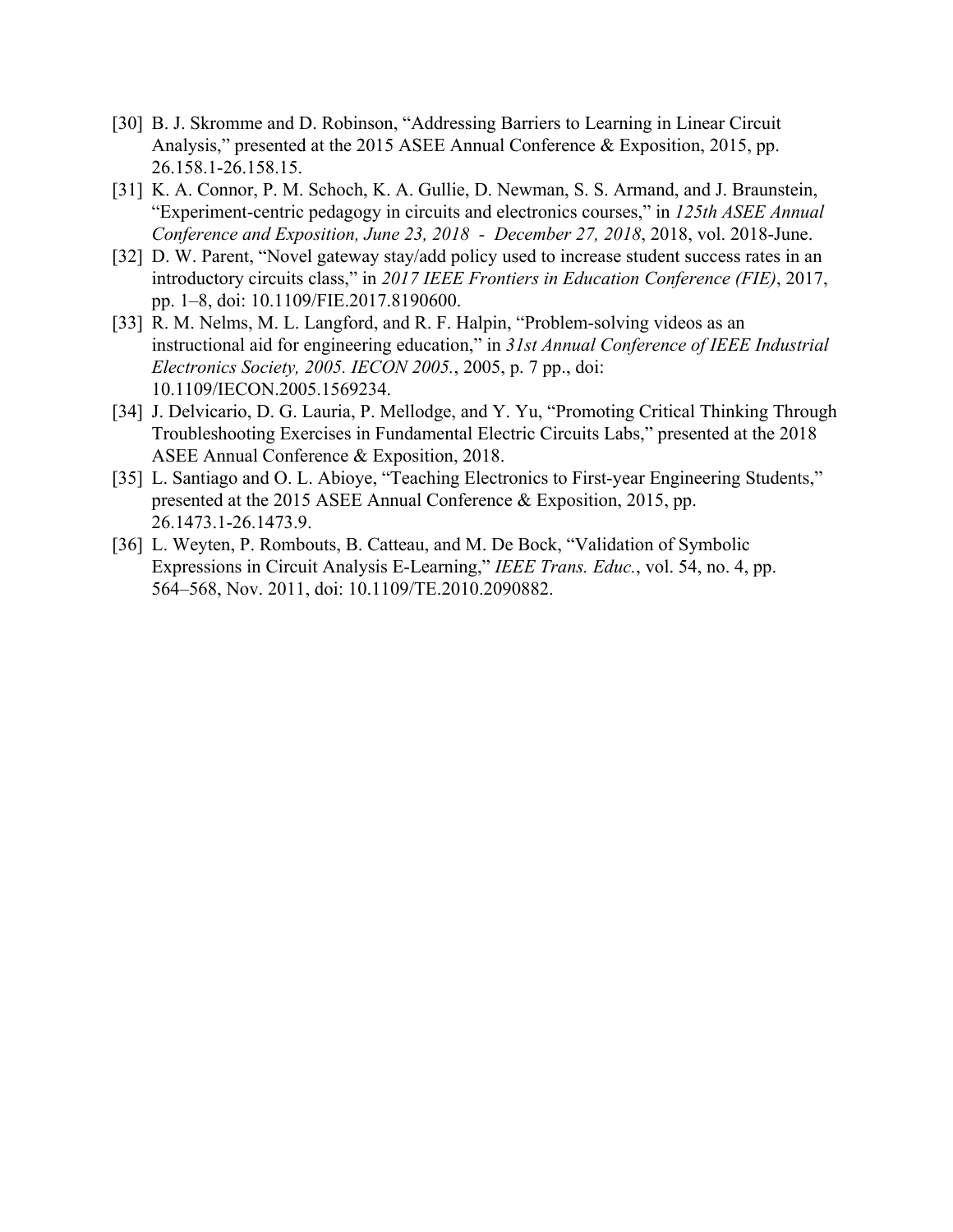| <b>Number</b>    | Question                                                                                                                              |
|------------------|---------------------------------------------------------------------------------------------------------------------------------------|
| 0.1              | Title of study                                                                                                                        |
| 0.2              | Name of reviewer                                                                                                                      |
| <b>Section 1</b> | <b>Course Information</b>                                                                                                             |
| 1.1              | What is the title of the course(s) described in the paper?                                                                            |
| 1.2              | What discipline area/department is the course taught in?                                                                              |
| 1.3              | What course format(s) does the paper discuss?                                                                                         |
| 1.4              | What is the approximate enrollment of the course?                                                                                     |
| 1.5              | At what institution or in what geographic region is the course taught?                                                                |
| <b>Section 2</b> | <b>Methodology</b>                                                                                                                    |
| 2.1              | Characterize the methods used in the study (quantitative, qualitative, mixed-methods, unclear)                                        |
| 2.2              | What type of data is collected in the study?                                                                                          |
| 2.3              | Describe the specific data collection methods used (follow-up to previous).                                                           |
| $2.4*$           | What is the sample size of the study? What percentage of the total population is involved in the<br>sample?                           |
| 2.5              | What is the duration of the study?                                                                                                    |
| $2.6*$           | Are the results of the experimental teaching methods compared to data from a control group?                                           |
| $2.7*$           | Does the study provide enough methodological data for a third-party researcher to replicate the<br>experiment to a reasonable extent? |
| $2.8*$           | Are multiple researchers involved in the collection and review of data?                                                               |
| $2.9*$           | Additional comments or notes on method and design of study                                                                            |
| <b>Section 3</b> | <b>Results</b>                                                                                                                        |
| $3.1*$           | Characterize the outcome of the teaching methods described in the completed study in terms of<br>impact on student learning           |
| 3.2              | Summarize the teaching methods described in the study                                                                                 |
| 3.3              | What is the intended outcome of the teaching method?                                                                                  |

# **Appendix A — Tabular Coding Form**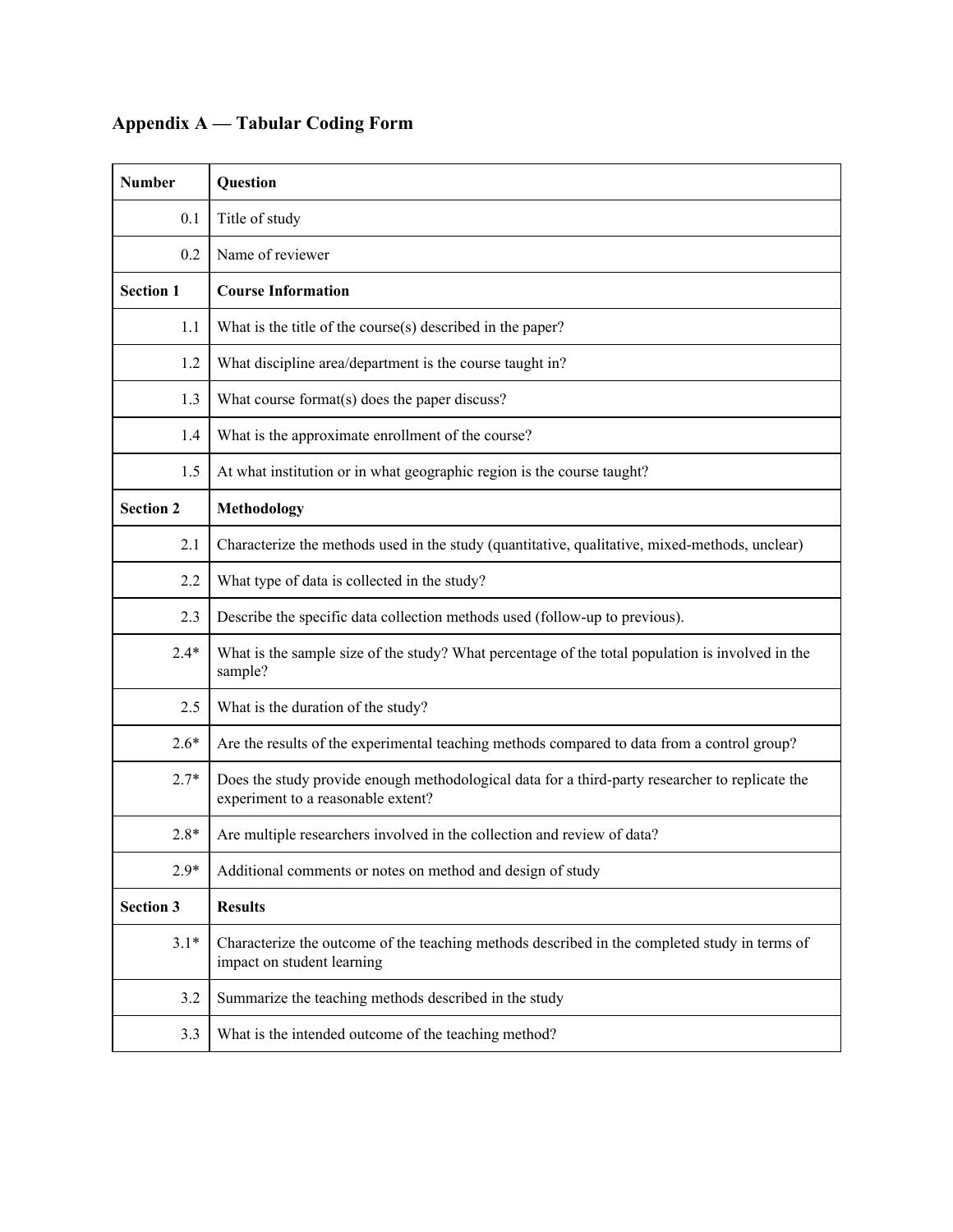**Appendix B — Quality Assessment Table**

| <b>Title of Study</b>                                                                                                                                                              | <b>Impact of</b><br>teaching<br>methods on<br>student learning | <b>Student</b><br>Participation                         | Replicable? | Compared<br>to control? | <b>Quality Overview</b>                                                                                      |
|------------------------------------------------------------------------------------------------------------------------------------------------------------------------------------|----------------------------------------------------------------|---------------------------------------------------------|-------------|-------------------------|--------------------------------------------------------------------------------------------------------------|
| ††Ferri, Harris, Weitnauer, and Majerich<br>(2015). A feedback-based approach for<br>evolving a blended class model for large<br>enrollment, multiple section circuits<br>courses. | Positive                                                       | Self-selected                                           | <b>Yes</b>  | Somewhat                | Very positive results from a self-selected<br>sample group may indicate bias. Mostly<br>positive indicators. |
| ††Shepard and Carlin (2014). A<br>first-year soldering and analog music-<br>to-light modulator electronics lab<br>project.                                                         | Positive                                                       | Self-selected                                           | Yes         | Somewhat                | Very positive results from a self-selected<br>sample group may indicate bias. Mostly<br>positive indicators. |
| Fares, Joujou, Khaddaj, and Kabalan<br>(2012). A learning approach to circuitry<br>problems using Matlab and PSPICE.                                                               | Somewhat<br>positive                                           | Self-selected<br>(survey),<br>unknown<br>(quantitative) | No          | N <sub>0</sub>          | Mostly negative indicators.                                                                                  |
| ††Holland (2015). A mixed instructional<br>methods approach to teaching a circuits<br>and instrumentation course.                                                                  | Positive                                                       | Required,<br>self-selected<br>(survey only)             | Yes         | Somewhat                | Mostly positive indicators.                                                                                  |
| Sterian, Adamczk, and Rahman (2008).<br>A project-based approach to teaching<br>introductory circuit analysis.                                                                     | Unknown                                                        | Unknown                                                 | Somewhat    | N <sub>0</sub>          | Mostly negative indicators. Unknown<br>conclusions and unclear methods indicate<br>potential design flaws.   |
| ††Etchepareborda et al. (2018). A<br>project-based learning method applied to<br>an introductory course in electronics<br>engineering.                                             | Positive                                                       | Self-selected                                           | Yes         | Somewhat                | Very positive results from a self-selected<br>sample group may indicate bias. Mostly<br>positive indicators. |
| ††Skromme and Robinson (2015).<br>Addressing barriers to learning in linear<br>circuit analysis.                                                                                   | Positive                                                       | Required                                                | Somewhat    | Yes                     | Mostly positive indicators.                                                                                  |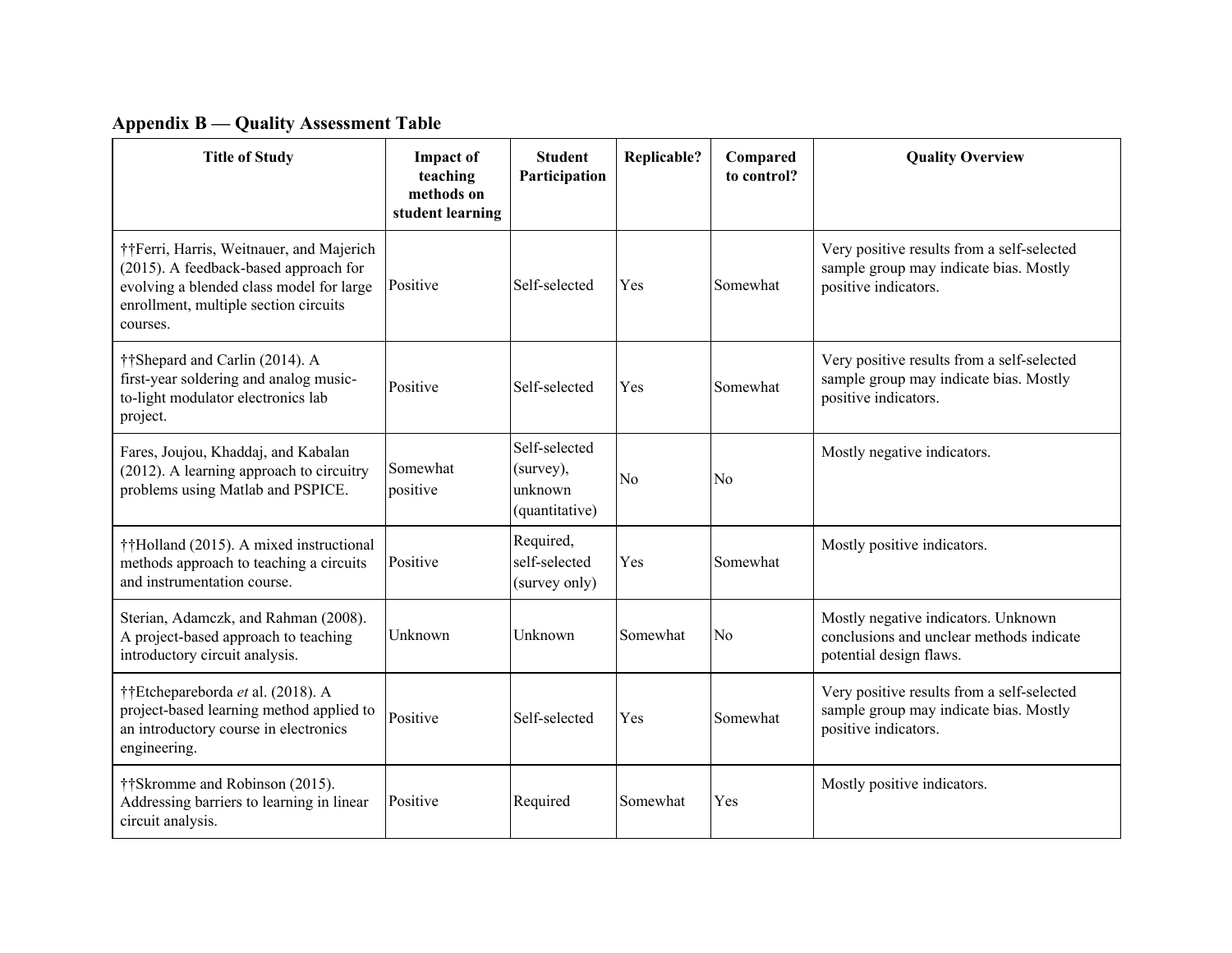| †Evans, Hummel, and Gates (2015).<br>Assessing the effect of online homework<br>on student learning in a first circuits<br>course.                        | <b>Unknown</b>                                                                      | Required                               | Yes      | Yes            | High quality indicators for study.<br>Questionable quality of teaching methods.                                                            |
|-----------------------------------------------------------------------------------------------------------------------------------------------------------|-------------------------------------------------------------------------------------|----------------------------------------|----------|----------------|--------------------------------------------------------------------------------------------------------------------------------------------|
| Maheswaran (2015). Assessment and<br>analysis of learning via a new approach!<br>Teaching electrical circuits course by<br>Mastering Engineering.         | Positive                                                                            | Self-selected                          | Yes      | N <sub>0</sub> | Very positive results from a self-selected<br>sample group may indicate bias. Lacks control<br>group. Mostly lacks indications of quality. |
| Connor, Schorch, Gullie, Newman,<br>Armand, and Braunstein (2018).<br>Experiment-centric pedagogy in circuits<br>and electronics courses.                 | Somewhat<br>positive                                                                | No coherent<br>sample<br>population.   | No       | N <sub>0</sub> | Low quality indicators.                                                                                                                    |
| Connor et al., (2016). Experimental<br>centric pedagogy in circuits and<br>electronics courses at 13 universities.                                        | Somewhat<br>positive                                                                | Unknown                                | Somewhat | N <sub>o</sub> | Mixed to negative quality indicators.                                                                                                      |
| Timmermann and Kautz (2014).<br>Investigating student learning of the<br>voltage and potential concepts in<br>introductory electrical engineering.        | Negative                                                                            | Required                               | Yes      | N <sub>0</sub> | Mixed quality indicators for study. Poor<br>quality of teaching methods.                                                                   |
| ††Papanikolaou, Tombras, Van De<br>Bogart, and Stetzer (2015). Investigating<br>student understanding of<br>operational-amplifier circuits.               | Study did not<br>involve the<br>implementation of Required<br>a teaching<br>method. |                                        | Yes      | No             | Mostly positive indicators.                                                                                                                |
| Lawanto and Santoso (2013).<br>Investigating students' self-regulated<br>learning while learning electric circuit<br>concepts with enhanced guided notes. | Somewhat<br>positive                                                                | Unknown                                | Yes      | Somewhat       | Mixed quality indicators. Data collection<br>methods not well-described.                                                                   |
| Blanding and Meah (2014).<br>Laboratory-based project-oriented                                                                                            | Positive                                                                            | Required<br>(grades),<br>self-selected | Somewhat | N <sub>o</sub> | Good data collection methods used by only<br>one researcher. Overall mixed quality.                                                        |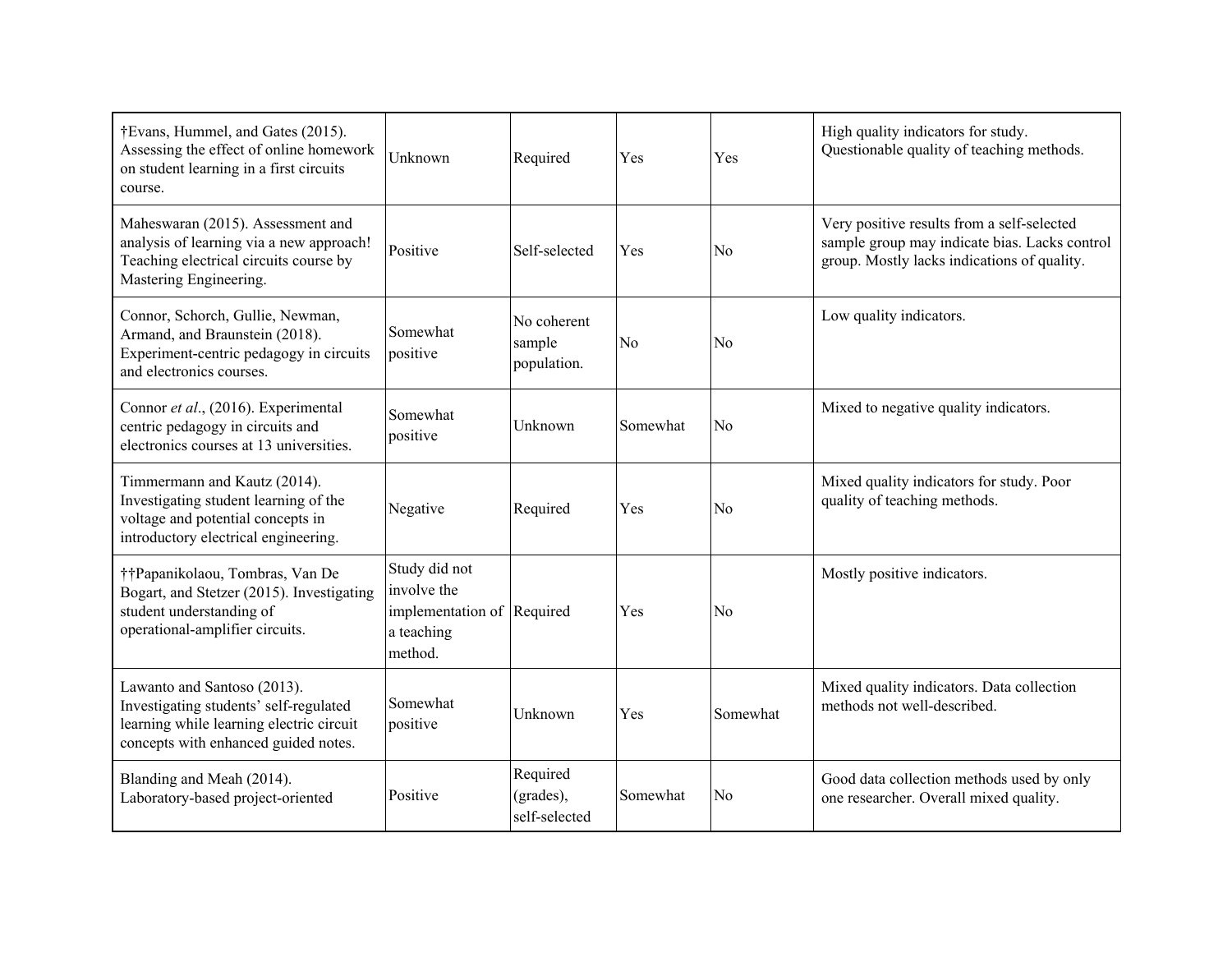| introductory course for electrical<br>engineering.                                                                                                               |                      | (survey)                                           |          |                |                                                                                                              |
|------------------------------------------------------------------------------------------------------------------------------------------------------------------|----------------------|----------------------------------------------------|----------|----------------|--------------------------------------------------------------------------------------------------------------|
| Harbour and Hummel (2010). Migration<br>of a robotics platform from a freshman<br>introduction to engineering course<br>sequence to a sophomore circuits course. | Somewhat<br>positive | Self-selected                                      | Yes      | Somewhat       | Mixed to positive quality indicators.                                                                        |
| Parent (2017). Novel gateway stay/add<br>policy used to increase student success<br>rates in an introductory circuits class.                                     | Somewhat<br>positive | Required                                           | Somewhat | Somewhat       | Mixed to positive quality indicators.                                                                        |
| ††Sichel, Woolf, and Floryan (2014).<br>Personalized intelligent software<br>responses for engineering students.                                                 | Neutral              | Required                                           | Yes      | Somewhat       | Mostly positive quality indicators. Teaching<br>methods ineffective but not harmful.                         |
| Nelms, Langford, and Halpin (2005).<br>Problem-solving videos as an<br>instructional aid for engineering<br>education.                                           | Unknown              | Unknown                                            | Somewhat | No             | Mostly negative quality indicators.                                                                          |
| ††Delvicario, Lauria, Mellodge, and Yu<br>(2018). Promoting critical thinking<br>through troubleshooting exercises in<br>fundamental electric circuits labs.     | Positive             | Required<br>(grades),<br>self-selected<br>(survey) | Yes      | N <sub>0</sub> | Mostly positive quality indicators.                                                                          |
| Bell and Horowitz (2018). Rethinking<br>non-major circuits pedagogy for<br>improved motivation.                                                                  | Unknown              | Self-selected<br>(survey)                          | Yes      | Somewhat       | Study lacks necessary description. Mixed to<br>poor quality indicators.                                      |
| †Skromme et al. (2015). Step-based<br>tutoring system for introductory linear<br>circuit analysis.                                                               | Positive             | Required,<br>self-selected                         | Yes      | Yes            | High quality indicators.                                                                                     |
| ††O'Connell and On (2012). Teaching<br>circuit theory courses using team-based<br>learning.                                                                      | Positive             | Self-selected                                      | Yes      | Somewhat       | Very positive results from a self-selected<br>sample group may indicate bias. Mostly<br>positive indicators. |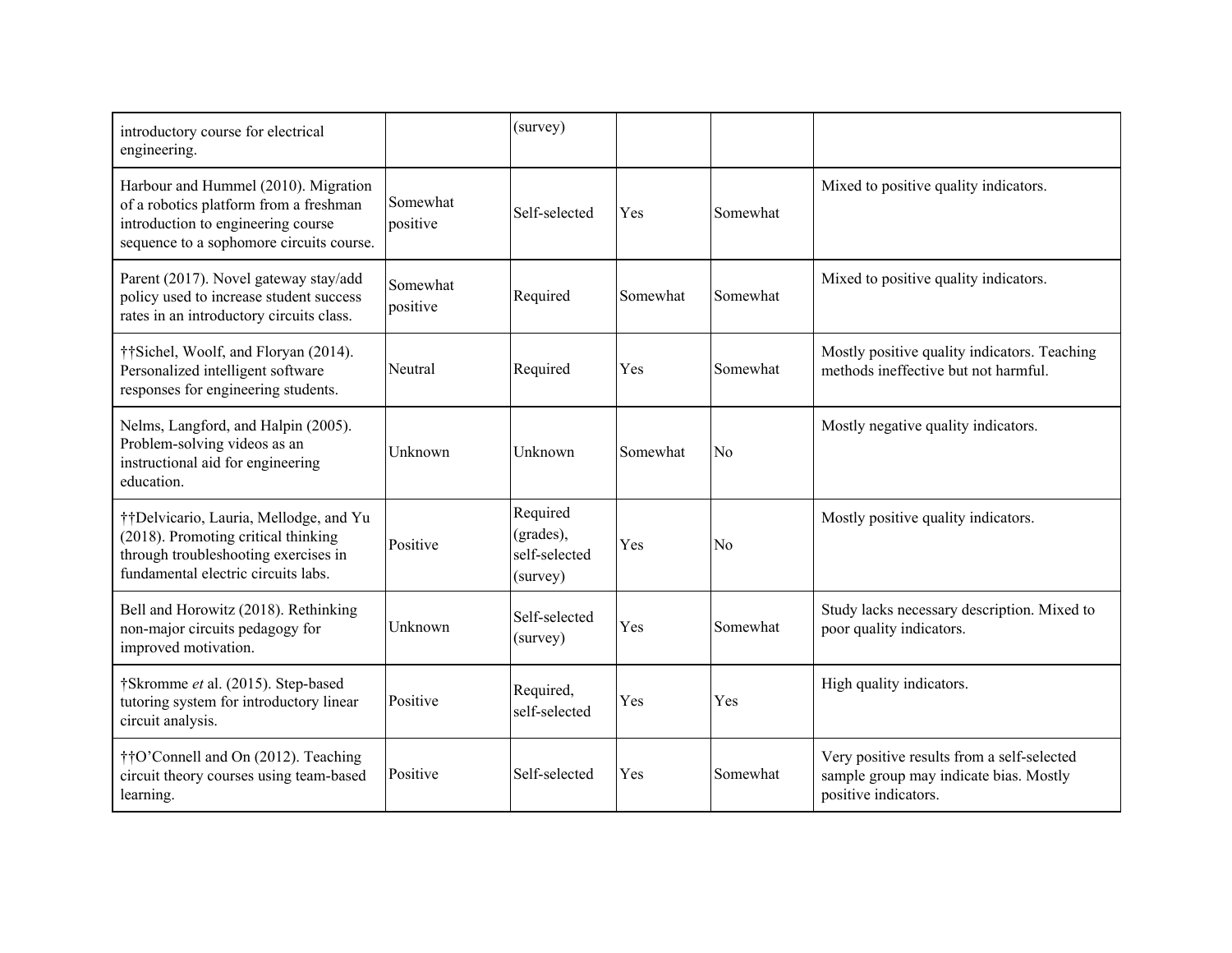| ††Santiago and Abioye (2015).<br>Teaching electronics to first year<br>engineering students.                                      | Somewhat<br>positive | Self-selected                                      | Yes      | N <sub>0</sub> | Possible self-selection bias. Mostly positive<br>indicators.                               |
|-----------------------------------------------------------------------------------------------------------------------------------|----------------------|----------------------------------------------------|----------|----------------|--------------------------------------------------------------------------------------------|
| †Benson and DePiero (2017). Teaching<br>introduction to electronic circuits in a<br>studio format                                 | Positive             | Required<br>(exam),<br>self-selected<br>(survey)   | Yes      | Yes            | High quality indicators.                                                                   |
| ††Lord, Przestrzelski, and Reddy<br>(2019). Teaching social responsibility in<br>a circuits course.                               | Somewhat<br>positive | Self-selected                                      | Yes      | N <sub>0</sub> | Possible self-selection bias. Mostly positive<br>indicators.                               |
| †Berry (2005). The re-design of an<br>introductory circuits course based upon<br>student demographics.                            | Positive             | Required                                           | Yes      | Yes            | High quality indicators.                                                                   |
| Ferri, Majerich, Parrish, and Ferri<br>(2014). Use of a MOOC platform to<br>blend a linear circuits course for<br>non-majors.     | Somewhat<br>positive | Required                                           | Somewhat | N <sub>0</sub> | Mixed quality indicators. Potential<br>methodological flaws.                               |
| Weyten, Rombouts, Catteau, and De<br>Bock (2011). Validation of Symbolic<br><b>Expressions in Circuit Analysis</b><br>E-Learning. | Unknown              | Self-selected                                      | Yes      | No             | No data was collected on student<br>understanding. Mostly lacks indications of<br>quality. |
| ††Sichel, Woolf, and Floryan (2014).<br>Web-based personalized laboratories for<br>engineering students.                          | Positive             | Required<br>(grades),<br>self-selected<br>(survey) | Yes      | N <sub>0</sub> | Mostly positive quality indicators. Lacks<br>multiple researchers.                         |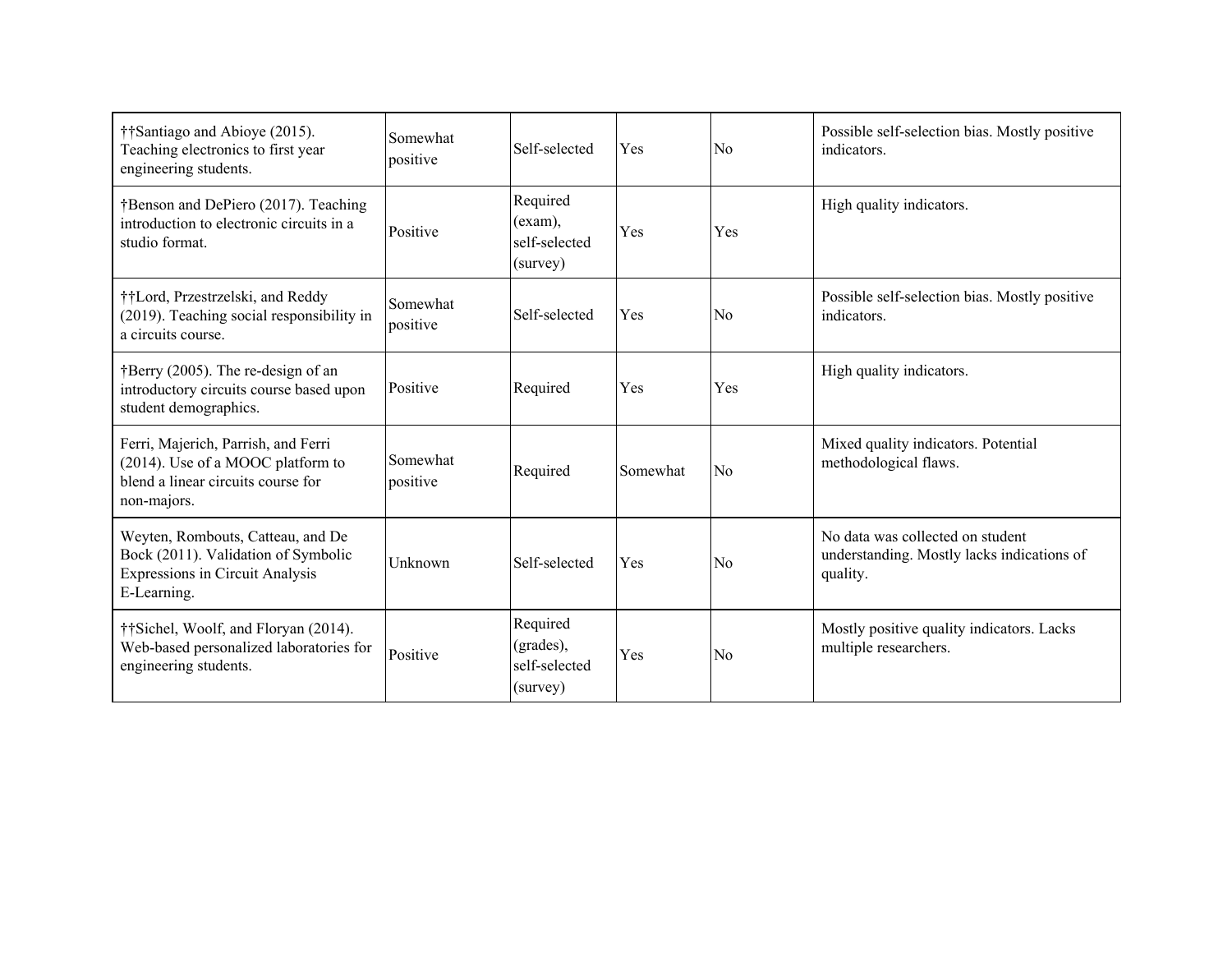# **Appendix C — Teaching Methods Summary Table**

| <b>Article</b>                                                                                                                            | Category of<br><b>Method</b>                 | <b>Description of Teaching Method</b>                                                                                                                                                                                                   | <b>Research methods</b>                                                                                                                                                                          | Findings to be highlighted                                                                                                                                                                                                                                                                                                                  |
|-------------------------------------------------------------------------------------------------------------------------------------------|----------------------------------------------|-----------------------------------------------------------------------------------------------------------------------------------------------------------------------------------------------------------------------------------------|--------------------------------------------------------------------------------------------------------------------------------------------------------------------------------------------------|---------------------------------------------------------------------------------------------------------------------------------------------------------------------------------------------------------------------------------------------------------------------------------------------------------------------------------------------|
| Bell and Horowitz (2018). Rethinking<br>non-major circuits pedagogy for improved<br>motivation.                                           | Project/<br>laboratory                       | Project-based learning: seven<br>week introductory course (for<br>non-majors and even<br>non-engineers) completely<br>designed around introductory<br>projects based on real applications<br>(solar charger, EKG).                      | Reported student enrollment<br>numbers and demographics (year,<br>major) for the class and qualitative<br>responses from student surveys.                                                        | Course was very popular with<br>students.                                                                                                                                                                                                                                                                                                   |
| †Benson and DePiero (2017). Teaching<br>introduction to electronic circuits in a<br>studio format.                                        | In-class/<br>lecture; Project/<br>laboratory | Studio classroom (lecture merged<br>with a laboratory to immediately<br>apply concepts).                                                                                                                                                | A survey was given to measure<br>student comprehension and<br>enjoyment. Final exam scores<br>were compared to a previous<br>class.                                                              | Students reported enjoying the<br>studio format, finding the labs<br>useful, and feeling confident in<br>their decision of their major.                                                                                                                                                                                                     |
| †Berry (2005). The re-design of an<br>introductory circuits course based upon<br>student demographics.                                    | In-class/<br>lecture;<br>Out-of-class        | Cooperative learning: students<br>were paired with a team to learn<br>with inside and outside of classes.                                                                                                                               | Overall course grade was<br>compared for students in a control<br>group, collaborative course, and<br>cooperative course. The effects of<br>race, gender, and major were also<br>controlled for. | "Significant improvement in the<br>students' overall mean grade<br>between the cooperative learning<br>course and the control course<br>[and] between the collaborative<br>course and the cooperative course.<br>An improvement in course<br>performance based upon gender as<br>well as for African American<br>students [was also seen]." |
| Blanding and Meah (2014).<br>Laboratory-based project-oriented<br>introductory course for electrical<br>engineering.                      | Project/<br>laboratory;<br>In-class/lesson   | Introductory laboratory-based and<br>project-oriented course focused on<br>introducing test equipment,<br>teaching engineering design, and<br>connecting students to the<br>discipline.                                                 | End of semester practicum test,<br>end of semester survey with<br>quantitative and qualitative<br>questions.                                                                                     | 80% of students passed the<br>practicum test. Positive student<br>feedback.                                                                                                                                                                                                                                                                 |
| Connor et al., (2016). Experimental<br>centric pedagogy in circuits and<br>electronics courses at 13 universities.                        | Project/<br>laboratory                       | Traditional labs are replaced with<br>labs using an "ADB", or Analog<br>Discovery Board.                                                                                                                                                | Relied primarily on responses on<br>student surveys re: the efficacy of<br>the ADBs. Also included excerpts<br>from student interviews and<br>interviews with TAs and<br>instructors.            | Students reported positive benefits<br>of the ADB on surveys related to<br>their use and impacts on learning.                                                                                                                                                                                                                               |
| Connor, Schorch, Gullie, Newman,<br>Armand, and Braunstein (2018).<br>Experiment-centric pedagogy in circuits<br>and electronics courses. | Project/<br>laboratory;<br>In-class/lesson   | A studio lesson format featuring<br>lecture, experiment, and<br>simulation components. An<br>alternative laboratory environment<br>where weekly lab assignments are<br>replaced with 3 long-term design<br>projects called "beta labs". | Analysis of Piazza discussion<br>forum interactions between<br>instructors and students; written<br>comments from a peer instructor<br>who instructed/observed the<br>course.                    | Limited findings.                                                                                                                                                                                                                                                                                                                           |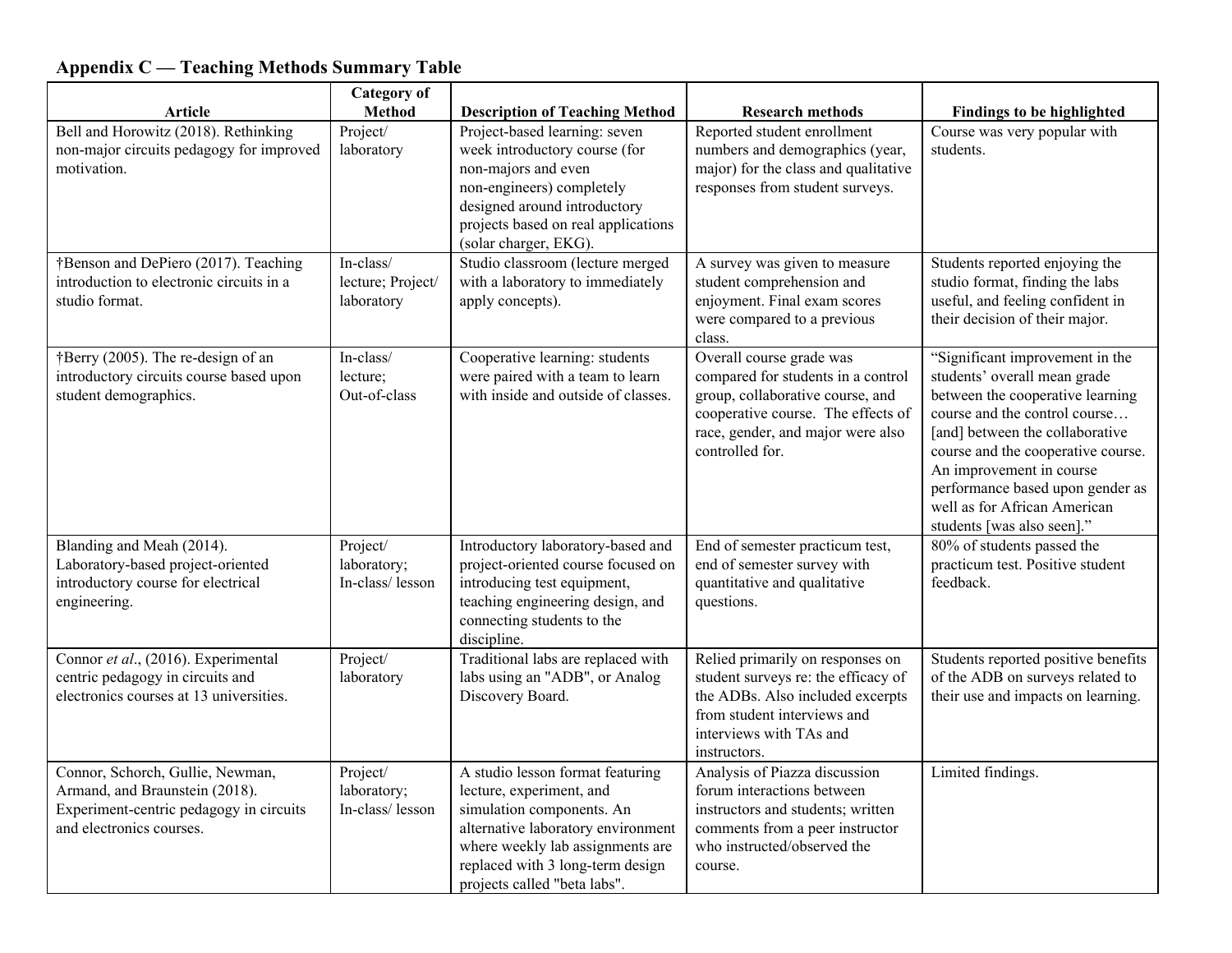| <b>Article</b>                                                                                                                                                                    | <b>Category of</b><br><b>Method</b>   | <b>Description of Teaching Method</b>                                                                                                                                                                                                                                                                        | <b>Research methods</b>                                                                                                                                                                                      | Findings to be highlighted                                                                                                                                                                                                                                                       |
|-----------------------------------------------------------------------------------------------------------------------------------------------------------------------------------|---------------------------------------|--------------------------------------------------------------------------------------------------------------------------------------------------------------------------------------------------------------------------------------------------------------------------------------------------------------|--------------------------------------------------------------------------------------------------------------------------------------------------------------------------------------------------------------|----------------------------------------------------------------------------------------------------------------------------------------------------------------------------------------------------------------------------------------------------------------------------------|
| ††Delvicario, Lauria, Mellodge, and Yu<br>(2018). Promoting critical thinking<br>through troubleshooting exercises in<br>fundamental electric circuits labs.                      | Project/<br>laboratory                | Three "troubleshooting labs" were<br>interspersed through the 12 lab<br>periods of the semester to develop<br>students' troubleshooting and<br>critical thinking skills.                                                                                                                                     | Created a rubric to assess students'<br>troubleshooting abilities. Also<br>administered a 10 question<br>qual/quant feedback survey about<br>the labs and looked for<br>correlations.                        | Majority of students reported<br>finding the exercises helped<br>develop their troubleshooting<br>abilities and that they were useful.                                                                                                                                           |
| †Evans, Hummel, and Gates (2015).<br>Assessing the effect of online homework<br>on student learning in a first circuits<br>course.                                                | Out-of-class                          | Course homework is offered<br>through the online homework<br>platform, "WeBWorK," rather<br>than in a traditional paper format.                                                                                                                                                                              | In two sections of the course (each<br>taught by different instructors),<br>online and paper-based (the<br>control) homework assignments<br>were alternated. Then in-class<br>quizzes were administered.     | Online homework showed to be<br>comparable to paper homework<br>when measured by student quiz<br>performance.                                                                                                                                                                    |
| ††Etchepareborda et al. (2018). A<br>project-based learning method applied to<br>an introductory course in electronics<br>engineering.                                            | Project/<br>laboratory                | A traditional lecture course is<br>replaced with a problem-based<br>learning (PBL) course that centers<br>around a semester-long circuits<br>project. Class sessions are<br>reorganized into 3 hour blocks<br>which are mixed-purpose: they<br>may involve lecture, experiment,<br>and/or project work-time. | A quantitative survey and<br>qualitative questionnaire were<br>given to students at the end of the<br>course semester about the<br>perceived benefits and difficulties<br>of the group project.              | Impacts on student learning were<br>not assessed.                                                                                                                                                                                                                                |
| Fares, Joujou, Khaddaj, and Kabalan<br>(2012). A learning approach to circuitry<br>problems using Matlab and PSPICE.                                                              | Project/<br>laboratory                | A three-part circuit analysis lab<br>was assessed: 1) A circuit is<br>solved algebraically by hand. 2)<br>The same circuit is simulated and<br>analyzed in PSPICE. 3) Matlab is<br>used to solve the equations<br>generated in the first step.                                                               | Students were administered a<br>mixed quantitative/qualitative<br>course assessment survey which<br>included some questions about the<br>research. Other assessment data is<br>referenced but not provided.  | Limited findings reported.                                                                                                                                                                                                                                                       |
| Ferri, Majerich, Parrish, and Ferri (2014).<br>Use of a MOOC platform to blend a linear<br>circuits course for non-majors.                                                        | In-class/<br>lecture;<br>Out-of-class | Flipped classroom in 8-9 different<br>lectures using an online resource<br>to deliver consistent information.                                                                                                                                                                                                | A pretest and posttest were<br>assigned in the form of a modified<br>concept inventory to compare<br>learning between intervention<br>sections and control sections.                                         | Reported less variation between<br>different sections of the course<br>due to the MOOC.                                                                                                                                                                                          |
| ††Ferri, Harris, Weitnauer, and Majerich<br>(2015). A feedback-based approach for<br>evolving a blended class model for large<br>enrollment, multiple section circuits<br>courses | In-class/lesson                       | Blended learning - students<br>watched video lectures and used<br>in-class time for mini-lectures and<br>group work.                                                                                                                                                                                         | Primarily relied on a student<br>survey in which students ranked<br>their self-perceived competence<br>on a scale of 1 ("no<br>understanding") to 4 ("solid<br>understanding") for diverse course<br>topics. | When taught in the blended mode,<br>students reported higher levels of<br>confidence compared to the<br>traditional method for more<br>complex topics. Blended learning<br>was more effective when the class<br>could move at a slower pace and<br>with more motivated students. |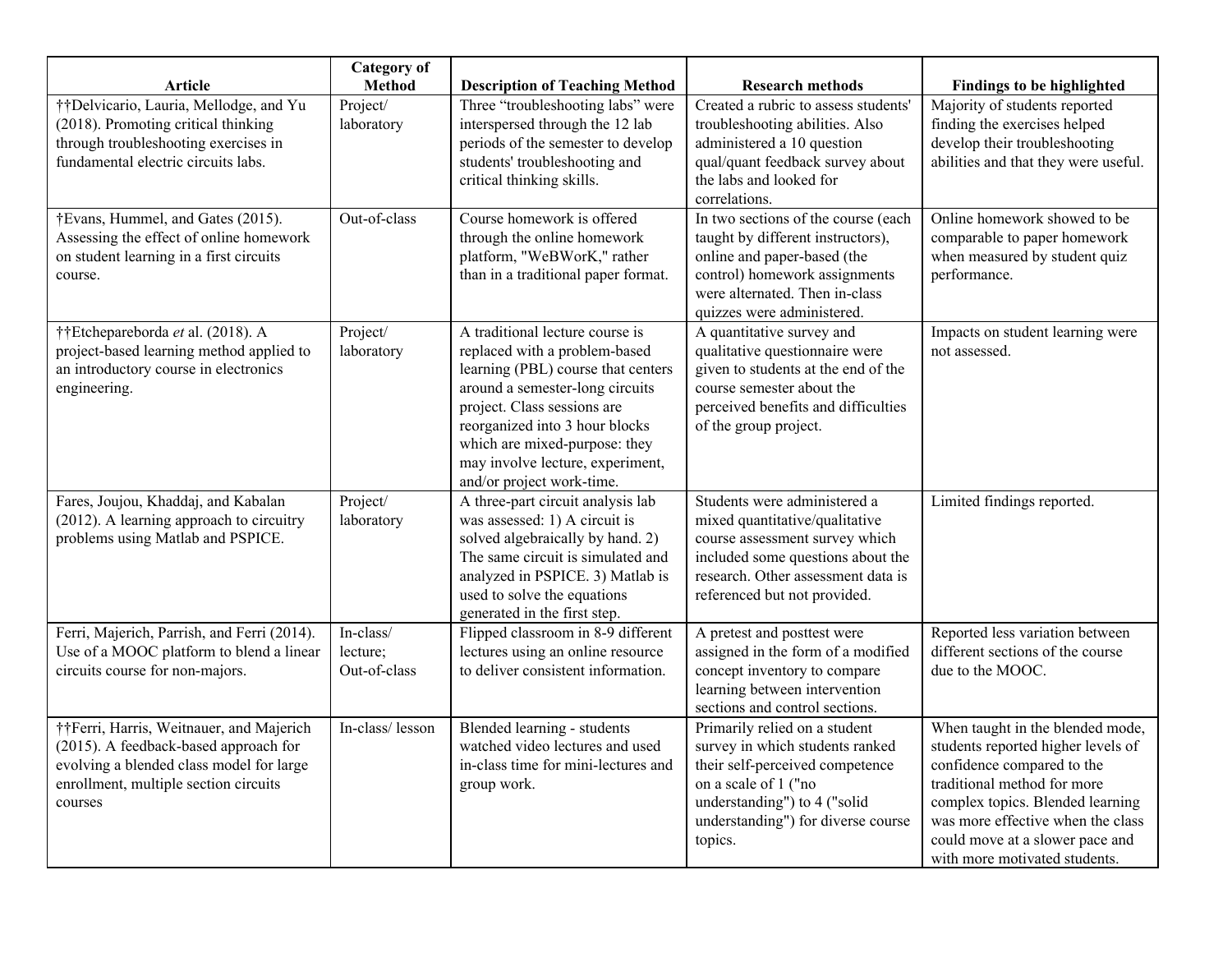| <b>Article</b>                                                                                                                                                   | <b>Category</b> of<br><b>Method</b>        | <b>Description of Teaching Method</b>                                                                                                                                                                                                                                                                                                                     | <b>Research methods</b>                                                                                                                                                                                                                                                                                   | Findings to be highlighted                                                                                                                                                                                                                                                                                                                           |
|------------------------------------------------------------------------------------------------------------------------------------------------------------------|--------------------------------------------|-----------------------------------------------------------------------------------------------------------------------------------------------------------------------------------------------------------------------------------------------------------------------------------------------------------------------------------------------------------|-----------------------------------------------------------------------------------------------------------------------------------------------------------------------------------------------------------------------------------------------------------------------------------------------------------|------------------------------------------------------------------------------------------------------------------------------------------------------------------------------------------------------------------------------------------------------------------------------------------------------------------------------------------------------|
| Harbour and Hummel (2010). Migration<br>of a robotics platform from a freshman<br>introduction to engineering course<br>sequence to a sophomore circuits course. | Project/<br>laboratory                     | Three lab exercises developed for<br>this sophomore-level course to<br>provide additional practice on<br>hardware/tools introduced in the<br>freshman year.                                                                                                                                                                                               | Likert scale survey to determine<br>how confident students were in<br>performing different lab skills<br>sets.                                                                                                                                                                                            | Student self-reported confidence<br>in performing specific tasks<br>increased from pre-survey to<br>post-survey.                                                                                                                                                                                                                                     |
| ††Holland (2015). A mixed instructional<br>methods approach to teaching a circuits<br>and instrumentation course.                                                | In-class/lesson;<br>Project/<br>laboratory | Guided inquiry classroom<br>technique -- structured activities/<br>conversation in the classroom in<br>lieu of lecture. Laboratories focus<br>on experiments and open-ended<br>design. A partial flipped<br>classroom provides lecture content<br>and 'bonus content' -- including<br>special topics, and extra examples<br>done out on confusing topics. | Student demographics, average<br>student grades on specific<br>diagnostic assignments, overall<br>course grades, comments on a<br>student evaluation of teaching<br>methods, formative assessment<br>called the "Circuits Concept<br>Inventory", and instructor<br>observations. Collected<br>semesterly. | Primarily describes the evolution<br>of a course design over time. "No<br>one instructional approach was<br>identified as a [sic] providing a<br>significant increase in student<br>course outcome attainment.<br>Rather, a variety of approaches<br>appears to provide a<br>robust experience that<br>complements a variety of learning<br>styles." |
| Lawanto and Santoso (2013).<br>Investigating students' self-regulated<br>learning while learning electric circuit<br>concepts with enhanced guided notes.        | In-class/lesson                            | Used enhanced guided notes<br>(notes with blanks or omitted<br>information, enhanced with<br>frequent questions tied to<br>metacognition and self-regulation)<br>to replace traditional note-taking<br>during a circuits course.                                                                                                                          | Self-regulated learning survey<br>instrument developed using Butler<br>and Cartier's SRL model; Holton's<br>DC/AC Circuits Concept<br>Inventory to measure students'<br>conceptual understanding.                                                                                                         | Increase in students' analytical<br>abilities (e.g. solving circuits<br>problems). Improved<br>self-regulated learning (SRL).                                                                                                                                                                                                                        |
| ††Lord, Przestrzelski, and Reddy (2019).<br>Teaching social responsibility in a circuits<br>course.                                                              | In-class/lecture                           | A series of modules to help<br>engineering students consider the<br>social and ethical implications of<br>electrical engineering. Related<br>activities included field trips,<br>guest lectures, and the<br>introduction practical application.                                                                                                           | Students were interviewed after<br>modules. An end of class survey<br>was given measuring<br>student-perceived relevance and<br>emotions during modules.                                                                                                                                                  | "Students felt that these modules<br>enhanced their learning of circuits<br>content and was relevant to their<br>training as engineers."                                                                                                                                                                                                             |
| Maheswaran (2015). Assessment and<br>analysis of learning via a new approach!<br>Teaching electrical circuits course by<br>Mastering Engineering.                | Out-of-class                               | Homework was offered via<br>Mastering Engineering by<br>Pearson, instead of as paper<br>assignments.                                                                                                                                                                                                                                                      | A seven-question yes/no and one<br>question free-response survey was<br>administered to students at the end<br>of the semester.                                                                                                                                                                           | Minimal findings reported beyond<br>a suggestion to adopt the teaching<br>method.                                                                                                                                                                                                                                                                    |
| Nelms, Langford, and Halpin (2005).<br>Problem-solving videos as an<br>instructional aid for engineering<br>education.                                           | Out-of-class                               | Problem-solving videos were<br>made of the instructor solving<br>example problems which the<br>students could access from the<br>web.                                                                                                                                                                                                                     | A survey with quantitative and<br>qualitative questions was used to<br>explore how the students used the<br>videos.                                                                                                                                                                                       | Focused on student use of the<br>videos rather than on learning<br>outcomes.                                                                                                                                                                                                                                                                         |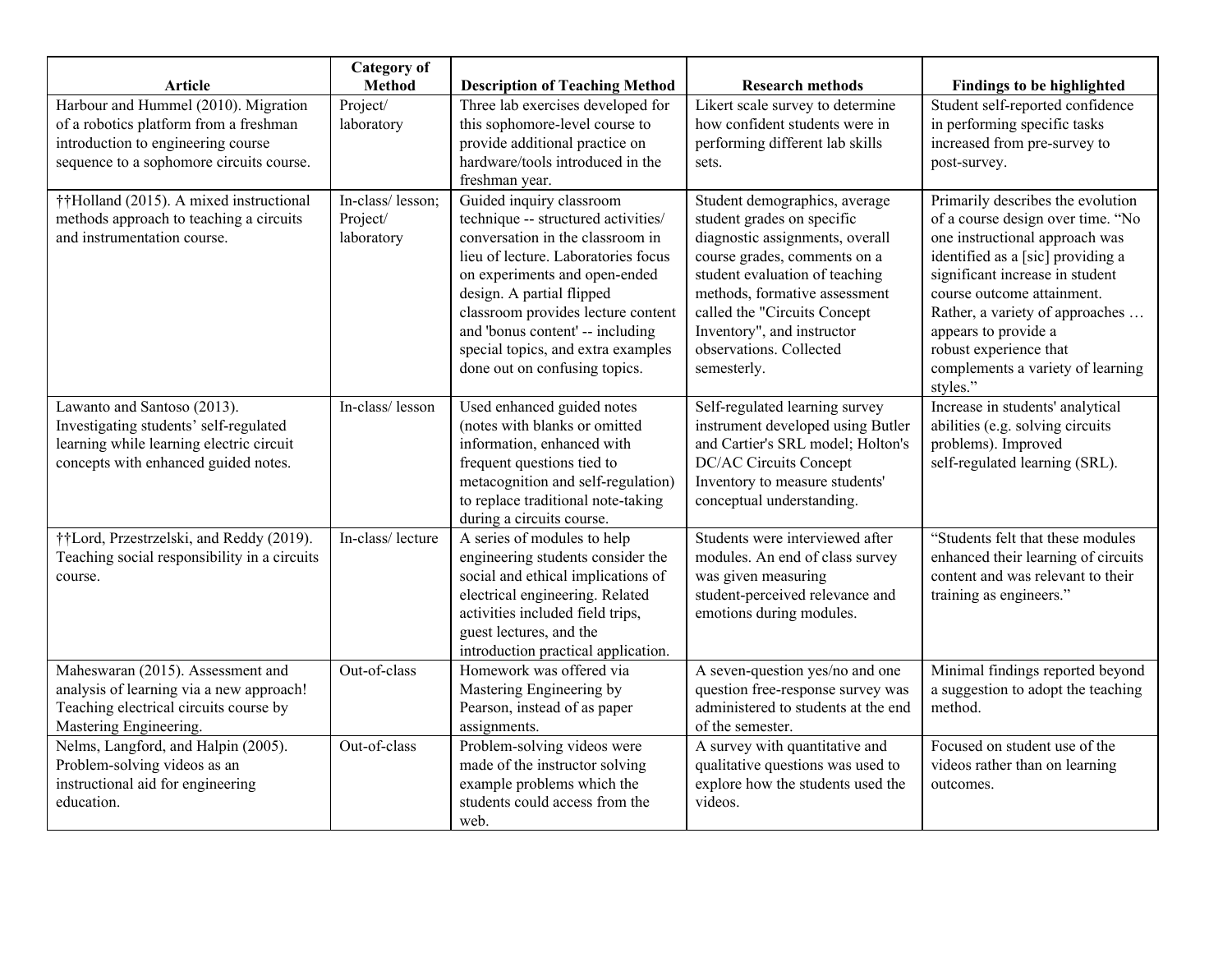| Article                                                                                                                                     | <b>Category of</b><br><b>Method</b> | <b>Description of Teaching Method</b>                                                                                                                                                                                                                    | <b>Research methods</b>                                                                                                                                                                                          | Findings to be highlighted                                                                                                                                                                                               |
|---------------------------------------------------------------------------------------------------------------------------------------------|-------------------------------------|----------------------------------------------------------------------------------------------------------------------------------------------------------------------------------------------------------------------------------------------------------|------------------------------------------------------------------------------------------------------------------------------------------------------------------------------------------------------------------|--------------------------------------------------------------------------------------------------------------------------------------------------------------------------------------------------------------------------|
| ††O'Connell and On (2012). Teaching<br>circuit theory courses using team-based<br>learning.                                                 | In-class/lecture                    | Uses a mix of team and individual<br>learning for in-class work.<br>Modules are split into 2-3 week<br>sessions where students do<br>readings alone at the beginning,<br>solve group problems in the<br>middle, then finally are assessed at<br>the end. | Surveys were given on various<br>topics and students were asked if<br>they agree or disagree. The<br>instructor performing the<br>experiment gave feedback on<br>benefits and risks of the teaching<br>strategy. | Limited findings on student<br>learning.                                                                                                                                                                                 |
| ††Papanikolaou, Tombras, Van De<br>Bogart, and Stetzer (2015). Investigating<br>student understanding of<br>operational-amplifier circuits. | Other                               | No intervention – assesses current<br>teaching practices rather than the<br>implementation of a novel one.                                                                                                                                               | Students were offered a formative<br>quiz assessment after completing a<br>unit on op-amps. Problems asked<br>students to solve op-amp circuits<br>and argue their reasoning for each<br>response.               | "Students in all populations<br>struggled to analyze basic op-amp<br>circuits after relevant instruction."                                                                                                               |
| Parent (2017). Novel gateway stay/add<br>policy used to increase student success<br>rates in an introductory circuits class.                | Other                               | A combination of: rearranging<br>course topics, flipped classes,<br>daily quizzes, stricter enforcement<br>of prereqs, online homeworks, and<br>required homeworks.                                                                                      | The impacts of various<br>interventions (flipped class,<br>problem-based learning, required<br>homework completion) on DFW<br>rates were investigated.                                                           | Requiring the completion of<br>homeworks was found to be the<br>most impactful intervention.                                                                                                                             |
| ††Santiago and Abioye (2015). Teaching<br>electronics to first year engineering<br>students.                                                | Project/<br>laboratory              | Hands-on laboratory and group<br>project to apply learning. Main<br>goal to reduce attrition.                                                                                                                                                            | A survey was given to assess<br>interest in the class.                                                                                                                                                           | "Module was well accepted by<br>students."                                                                                                                                                                               |
| ††Shepard and Carlin (2014). A first-year<br>soldering and analog music- to-light<br>modulator electronics lab project.                     | Project/<br>laboratory              | Project-based learning to increase<br>student interest in an introductory<br>course.                                                                                                                                                                     | Post course surveys were given to<br>students for them to rate their<br>interest in the project on a scale of<br>1-5 and indicate how much time<br>they spent inside and outside of<br>lab.                      | Students reported high levels of<br>interest in the project and reported<br>using their final circuit outside of<br>class.                                                                                               |
| ††Sichel, Woolf, and Floryan (2014).<br>Personalized intelligent software<br>responses for engineering students.                            | Project/<br>laboratory              | Lab-based tutoring software<br>(CIRCE) to give students<br>feedback as they progress through<br>a lab.                                                                                                                                                   | Pre- and post- conceptual quizzes<br>and grades on the individual labs.                                                                                                                                          | On early units, scores on post-tests<br>were lower than the scores on<br>pre-, potentially showing the<br>students were overwhelmed<br>initially by the system. However,<br>these scores improved as time<br>progressed. |
| ††Sichel, Woolf, and Floryan (2014).<br>Web-based personalized laboratories for<br>engineering students.                                    | Project/<br>laboratory              | Computer simulated laboratory<br>with immediate feedback<br>(CIRCE).                                                                                                                                                                                     | Students sent a pre and post lab<br>Tweet, Likert Rating for surveys,<br>and pre and post lab quizzes.                                                                                                           | Improved lab grades, improved<br>conceptual knowledge, and<br>positive student affect all<br>attributed to the feedback<br>software.                                                                                     |